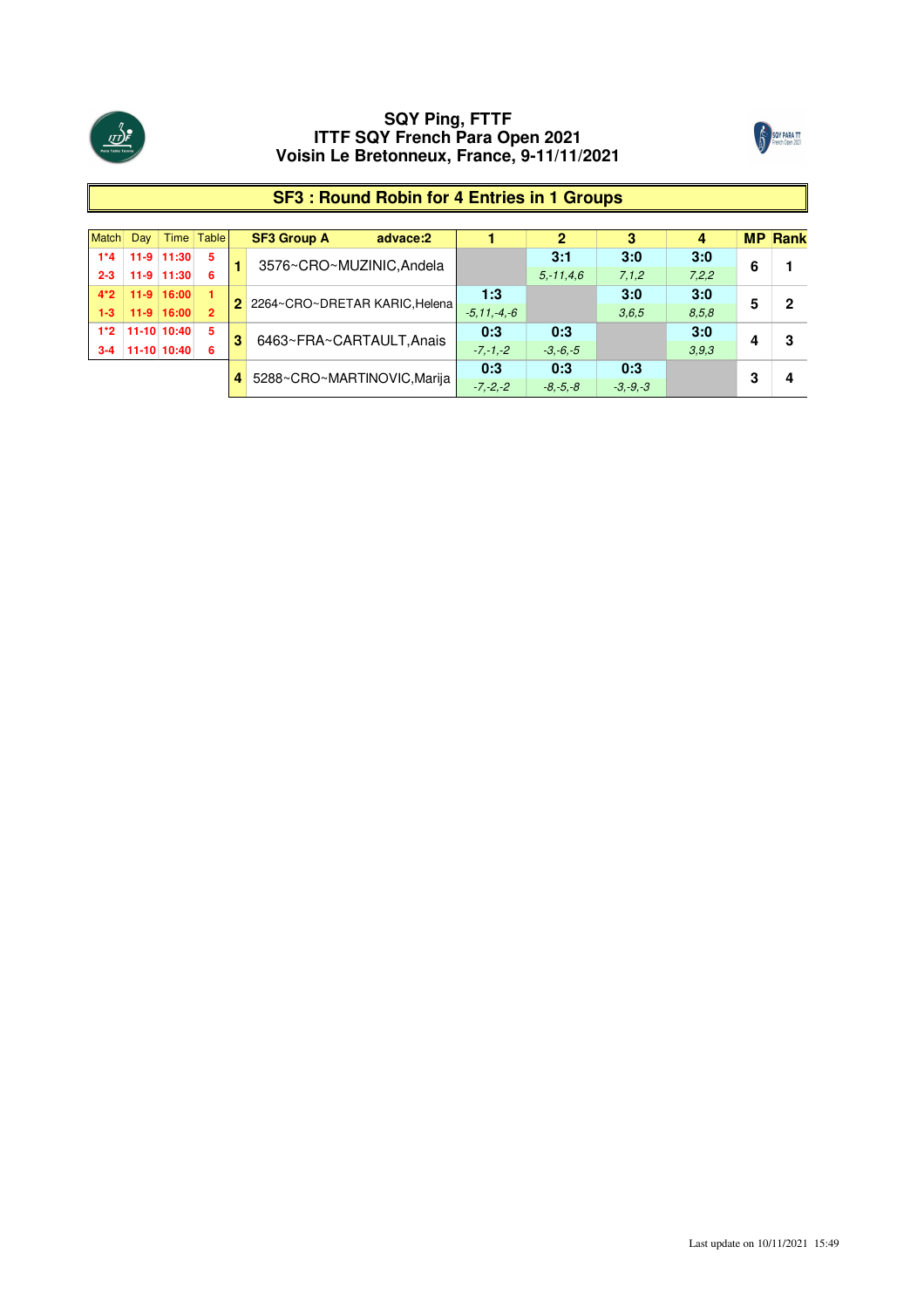



#### **Women Singles Class 4-5 : KO for 4 Entries**

| 3746~KOR~JUNG, Young A                   | $3:2:8,-11,9,-8,9$               |                        |
|------------------------------------------|----------------------------------|------------------------|
| $<1$ >11-10-10:05-T1                     | 2456~KOR~MOON, Sung-hae          |                        |
| 2456~KOR~MOON, Sung-hae                  |                                  | $3:1:9.6.-8.5$         |
|                                          | $<$ 3>11-10-11:50-T3             | 2456~KOR~MOON,Sung-hae |
| 6519~NGR~IKREOYI, Ifechulwude Christiana |                                  | Place 1                |
| $<$ 2>11-10-10:05-T2                     | 6464~FRA~SAINT PIERRE, Alexandra |                        |
| 6464~FRA~SAINT PIERRE, Alexandra         | $3:1; -6, 7, 6, 9$               |                        |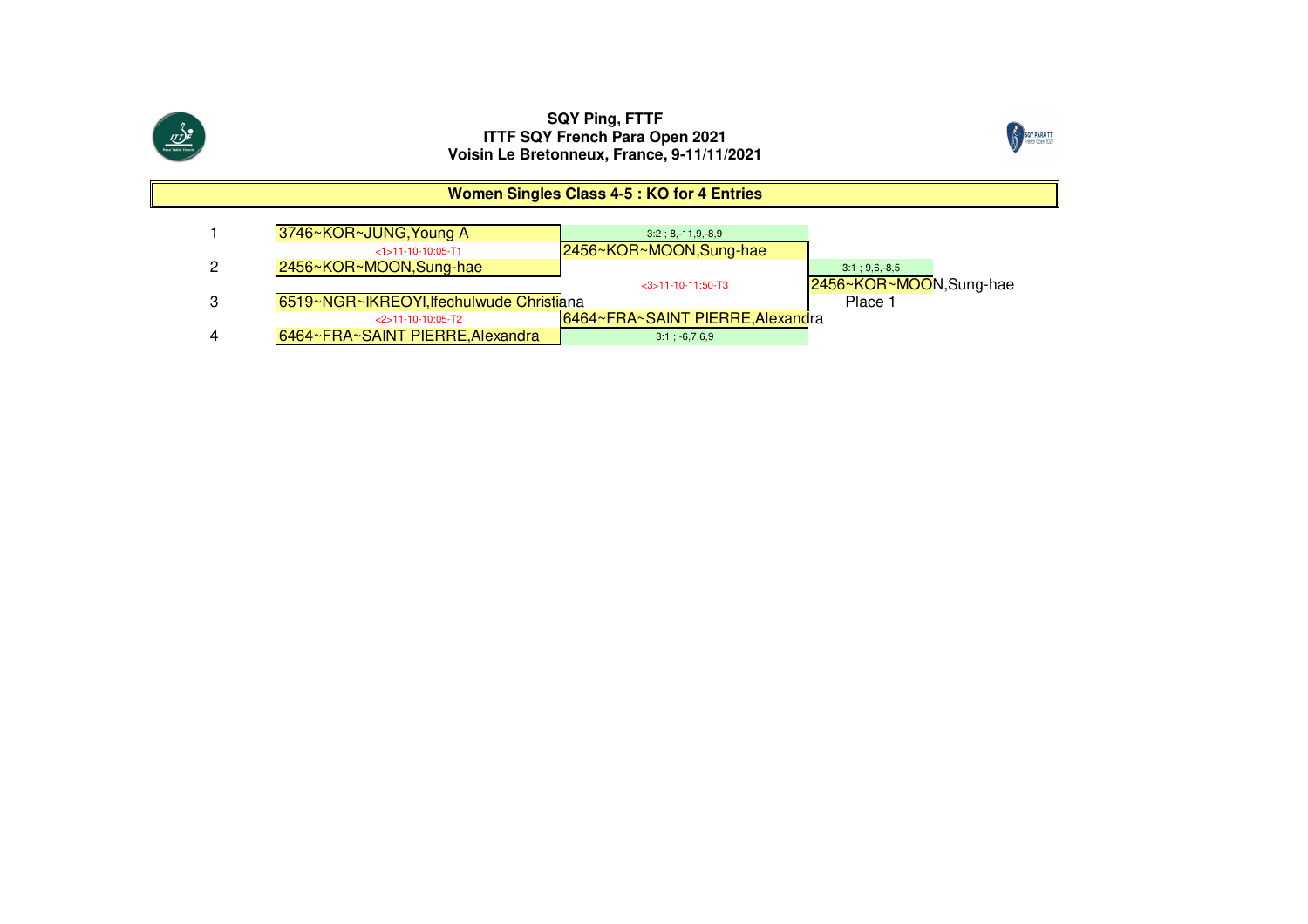



## **SF4-5 : Round Robin for 7 Entries in 2 Groups**

|         | Day |              | Time Table |    | <b>SF4-5 Group A</b><br>advace:2          |                 |       |              |   | <b>MP Rank</b> |
|---------|-----|--------------|------------|----|-------------------------------------------|-----------------|-------|--------------|---|----------------|
| $3-1$   |     | 11-9 11:30   | з          |    | 3746~KOR~JUNG, Young A                    |                 | 3:0   | 3:1          | Δ |                |
|         |     | $11-9$ 16:00 | 4          |    |                                           |                 | 4.5.8 | $4.10 - 8.5$ |   |                |
| $2 - 3$ |     | 11-9 18:30   |            |    |                                           | 0:3             |       | 0:3          | າ |                |
|         |     |              |            |    | 4765~CHI~LEONELLI LEONELLI, Tamara Isabel | $-4. -5. -8$    |       | $-3. -9. -8$ |   | 3              |
|         |     |              |            |    |                                           | 1:3             | 3:0   |              |   |                |
|         |     |              |            | 31 | 6519~NGR~IKREOYI, Ifechulwude Christiana  | $-4. -10.8 - 5$ | 3,9,8 |              | 3 |                |

| Match   | Dav    |              | Time Table     |                | <b>SF4-5 Group B</b><br>advace:2      |                 |                |       |                   |   | <b>MP Rank</b> |
|---------|--------|--------------|----------------|----------------|---------------------------------------|-----------------|----------------|-------|-------------------|---|----------------|
| $3 - 1$ |        | 11-9 11:30   |                |                | 2735~NGR~OBIORA, Chinenye             |                 | 1:3            | 3:0   | 2:3               |   | 3              |
| $2 - 4$ |        | $11-9$ 11:30 | 4              |                |                                       |                 | $-9.6 - 6 - 3$ | 4.4.4 | $11.-7.8.-8.-9$   |   |                |
| $4 - 3$ |        | $11-9$ 16:00 | 5              | $\overline{2}$ |                                       | 3:1             |                | 3:0   | 2:3               |   | כי             |
| $2 - 1$ |        | $11-9$ 16:00 | 6              |                | 2456~KOR~MOON,Sung-hae                | $9, -6, 6, 3$   |                | 9.8.7 | $9. -6.5 - 9. -4$ |   |                |
| $1 - 4$ |        | 11-9 18:30   | $\overline{2}$ |                | 3 3762~IND~RATHOD, Ushabahen Ramjibhi | 0:3             | 0:3            |       | 0:3               | 3 |                |
| $2 - 3$ | $11-9$ | 18:30        | 3              |                |                                       | $-4. -4. -4$    | $-9. -8. -7$   |       | $-1, -5, -2$      |   |                |
|         |        |              |                |                | 4 6464~FRA~SAINT PIERRE. Alexandra    | 3:2             | 3:2            | 3:0   |                   |   |                |
|         |        |              |                |                |                                       | $-11.7 - 8.8.9$ | $-9.6 - 5.9.4$ | 1,5,2 |                   |   |                |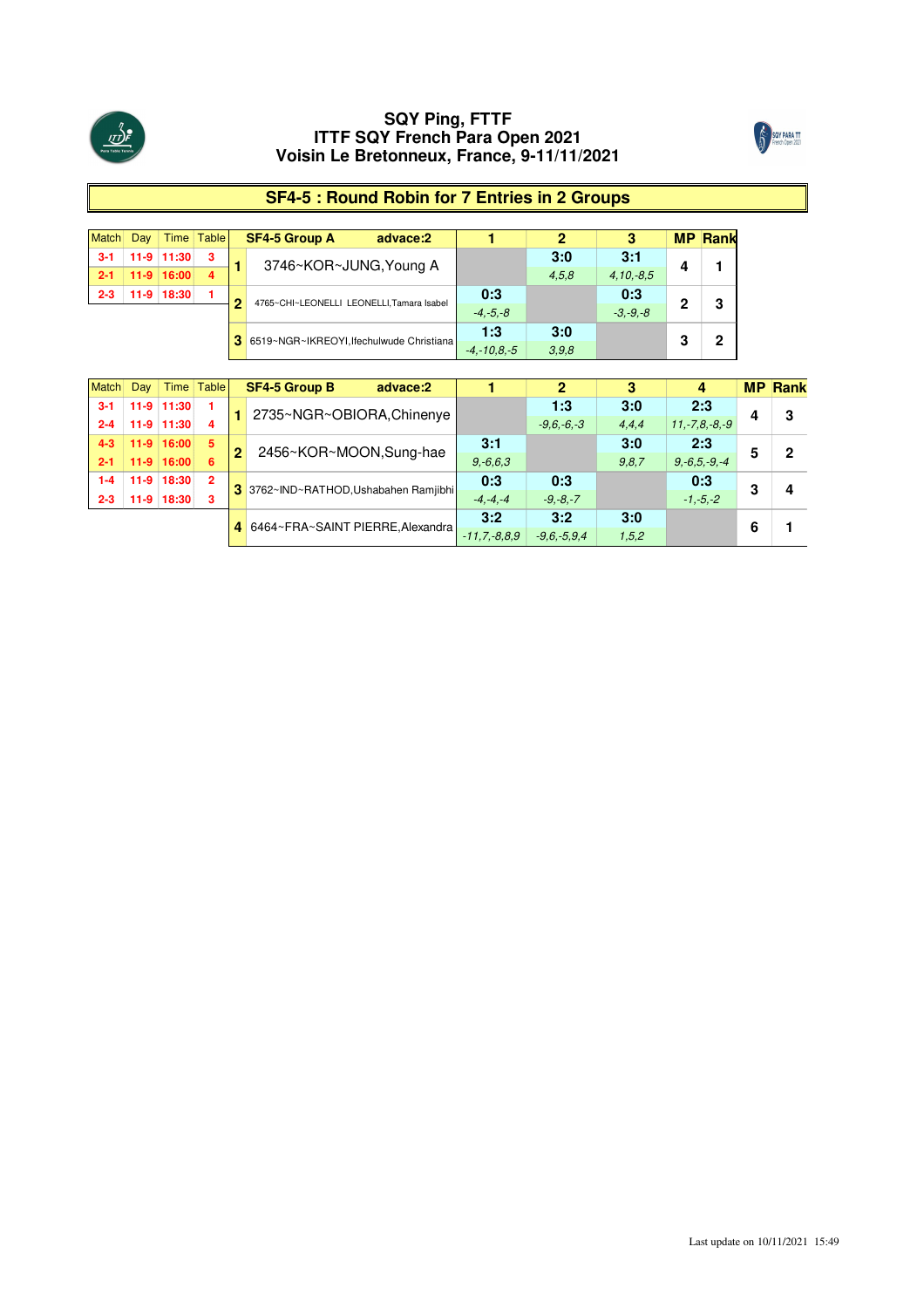

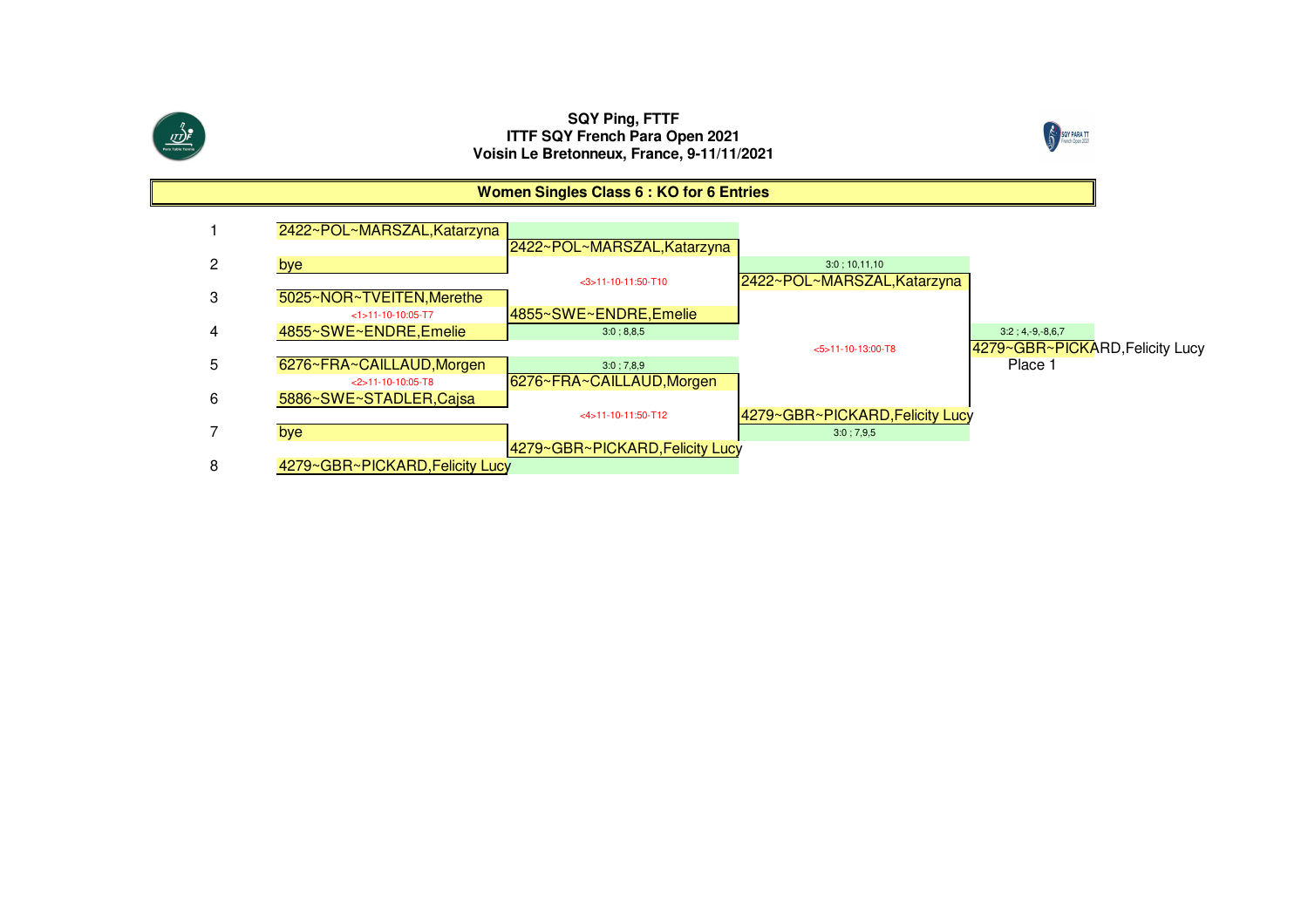

**2-3 11-9 19:00 11 2-1** 

Match **3-1** 

## **SQY Ping, FTTF ITTF SQY French Para Open 2021 Voisin Le Bretonneux, France, 9-11/11/2021**



## **SF6 : Round Robin for 10 Entries in 3 Groups**

|         | Dav |              | Time Table |   | <b>SF6 Group A</b>                  | advace:2 |              |              |       |   | <b>MP Rank</b> |
|---------|-----|--------------|------------|---|-------------------------------------|----------|--------------|--------------|-------|---|----------------|
|         |     | 11-9 11:30   |            |   | 2422~POL~MARSZAL, Katarzyna         |          |              | 3:0          | 3:0   |   |                |
|         |     | $11-9$ 15:00 | - 11       |   |                                     |          |              | 1.4.4        | 5.6.2 |   |                |
| $2 - 3$ |     | 11-9 19:00   | 9          | ≏ | 5886~SWE~STADLER,Cajsa              |          | 0:3          |              | 3:0   | 3 | 2              |
|         |     |              |            |   |                                     |          | $-1 - 4 - 4$ |              | 3.2.1 |   |                |
|         |     |              |            |   |                                     |          | 0:3          | 0:3          |       |   |                |
|         |     |              |            |   | 3 4690~IND~SUTAR, Vaishnavi Vinayak |          | $-5 - 6 - 2$ | $-3 - 2 - 1$ |       |   |                |

| Dav |               | <b>Time Table</b> |   | <b>SF6 Group B</b><br>advace:2  |              |              |       |   | <b>MP Rank</b> |
|-----|---------------|-------------------|---|---------------------------------|--------------|--------------|-------|---|----------------|
|     | 11-9 11:30    | 9                 |   | 4279~GBR~PICKARD, Felicity Lucy |              | 3:0          | 3:0   |   |                |
|     | 11-9 15:00 12 |                   |   |                                 |              | 3.7.8        | 0.0.2 |   |                |
|     | 11-9 19:00    | 11                | 2 | 5025~NOR~TVEITEN, Merethe       | 0:3          |              | 3:0   | 2 |                |
|     |               |                   |   |                                 | $-3. -7. -8$ |              | 7.3.2 |   |                |
|     |               |                   |   | 4174~IND~POONAM, Poonam         | 0:3          | 0:3          |       |   |                |
|     |               |                   |   |                                 | $-0. -0. -2$ | $-7, -3, -2$ |       |   |                |

| Match   | Day    |              | Time Table |   | <b>SF6 Group C</b><br>advace:2 |                    |              |                                                       |                 |   | <b>MP Rank</b> |
|---------|--------|--------------|------------|---|--------------------------------|--------------------|--------------|-------------------------------------------------------|-----------------|---|----------------|
| 3-1     |        | 11-9 11:30   | 10         |   | 2955~ROU~CONSTANTIN.Gabriela   |                    | 2:3          | 2:3                                                   | 1:3             | 3 |                |
| $2 - 4$ |        | 11-9 11:30   | 11         |   |                                |                    |              | $-8.8, -6.8, -10$ $-10, -8, 11.6, -8$ $-8, -10.5, -8$ |                 |   |                |
| $4 - 3$ |        | $11-9$ 15:00 | 8          | 2 | 4855~SWE~ENDRE.Emelie          | 3:2                |              | 3:1                                                   | 1:3             |   | ŋ              |
| $2 - 1$ |        | $11-9$ 15:00 |            |   |                                | $8, -8, 6, -8, 10$ |              | $-7.2.7.4$                                            | $-9, -7, 9, -5$ |   |                |
| 1-4     | $11-9$ | 19:00        | 12         |   |                                | 3:2                | 1:3          |                                                       | 0:3             |   |                |
| $2 - 3$ | $11-9$ | 19:00        | 10         |   | 3 6458~POL~JABLONKA, Barbara   | $10.8 - 11 - 6.8$  | $7.-2.-7.-4$ |                                                       | $-5, -7, -4$    |   |                |
|         |        |              |            |   |                                | 3:1                | 3:1          | 3:0                                                   |                 |   |                |
|         |        |              |            |   | 4 6276~FRA~CAILLAUD, Morgen    | $8.10 - 5.8$       | $9.7 - 9.5$  | 5.7.4                                                 |                 |   |                |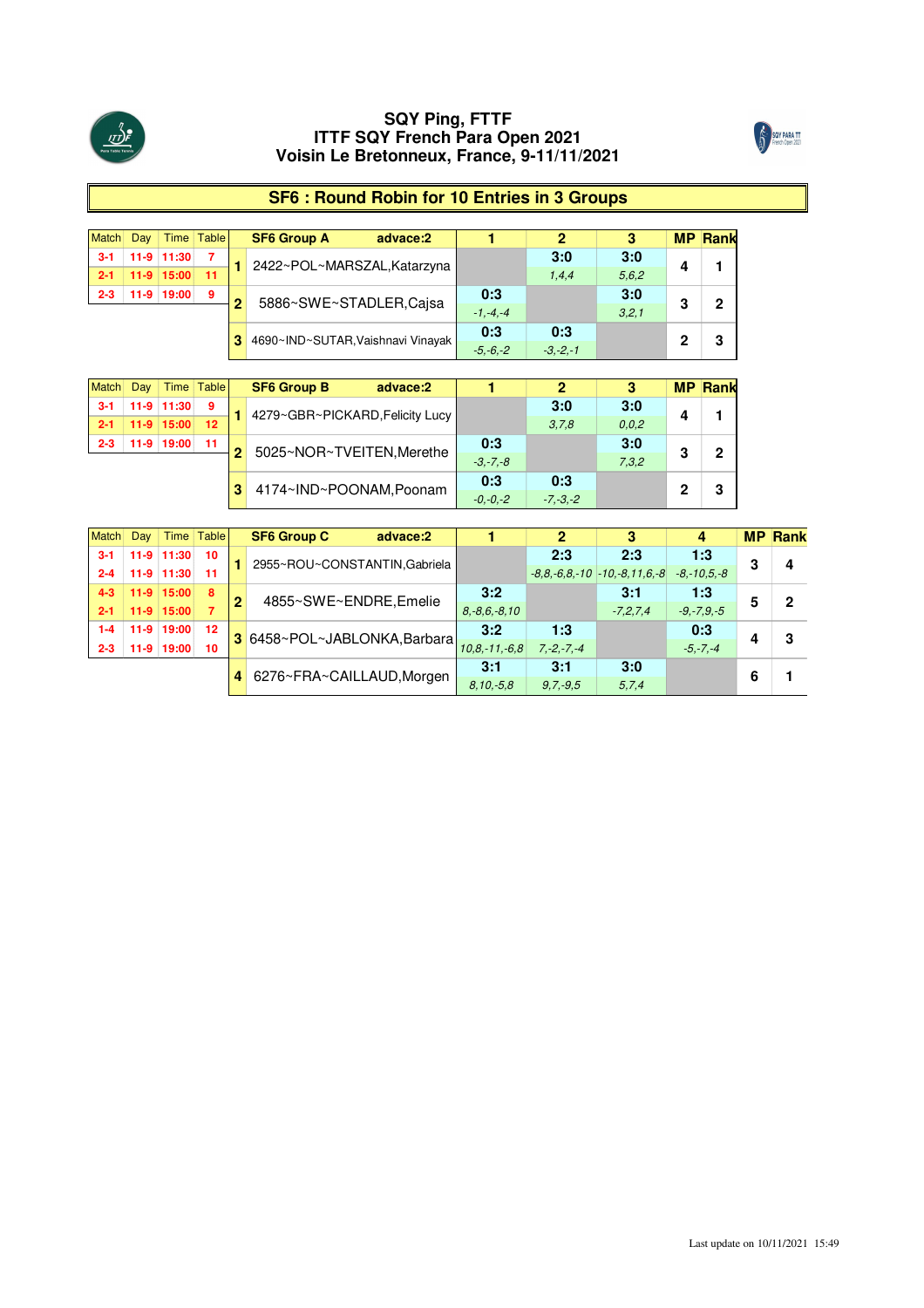



## **Women Singles Class 7-8 : KO for 4 Entries**

|   | 5423~JPN~TOMONO, Yuri    | 3:0:5.4.5               |                       |
|---|--------------------------|-------------------------|-----------------------|
|   | $<1>11-10-11:15-T7$      | 5423~JPN~TOMONO, Yuri   |                       |
|   | 6437~BRA~KELMER, Sophia  |                         | 3:0:7.6.8             |
|   |                          | $<$ 3>11-10-13:00-T12   | 5423~JPN~TOMONO, Yuri |
| З | 6337~GER~OLIV, Tiziana   |                         | Place 1               |
|   | $<2>11-10-11:15-T8$      | 5863~FRA~HAUTIERE,Lucie |                       |
|   | 5863~FRA~HAUTIERE, Lucil | 3:0; 5,4,7              |                       |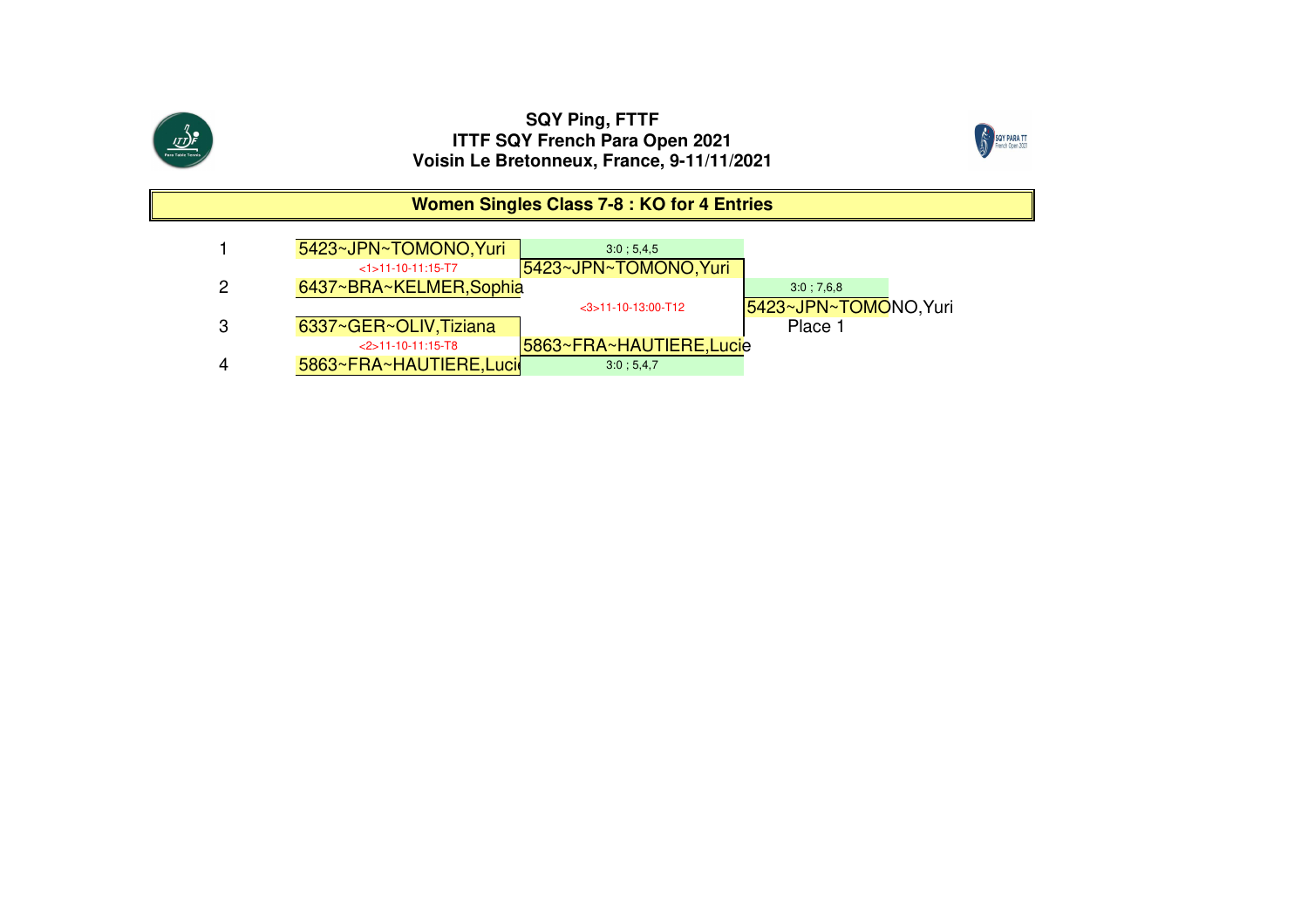



## **SF7-8 : Round Robin for 7 Entries in 2 Groups**

|         | Dav |                  | Time Table |   | <b>SF7-8 Group A</b>          | advace:2 |               |         |                |   | <b>MP Rank</b> |
|---------|-----|------------------|------------|---|-------------------------------|----------|---------------|---------|----------------|---|----------------|
| $3-1$   |     | $11-9$   12:00   | 10         |   | 5423~JPN~TOMONO, Yuri         |          |               | 3:0     | 3:0            |   |                |
|         |     | $11-9$   $15:30$ |            |   |                               |          |               | 5.7.5   | 5,10,5         |   |                |
| $2 - 3$ |     | 11-9 18:30       | 10         |   | 2 5274~NOR~KORNELIUSSEN, Nora |          | 0:3           |         | 0:3            | າ | 3              |
|         |     |                  |            |   |                               |          | $-5. -7. -5$  |         | $-10 - 10 - 5$ |   |                |
|         |     |                  |            |   |                               |          | 0:3           | 3:0     |                |   | ◠              |
|         |     |                  |            | 3 | 6337~GER~OLIV, Tiziana        |          | $-5 - 10 - 5$ | 10.10.5 |                | 3 |                |

| Match   | Dav    |                  | Time Table |    | <b>SF7-8 Group B</b><br>advace:2       |               |             |                     |                  |   | <b>MP Rank</b> |
|---------|--------|------------------|------------|----|----------------------------------------|---------------|-------------|---------------------|------------------|---|----------------|
| $3-1$   | $11-9$ | 12:00            | 11         |    | 5863~FRA~HAUTIERE.Lucie                |               | 3:0         | 3:0                 | 3:0              | 6 |                |
| $2 - 4$ | $11-9$ | 12:00            | 12         |    |                                        |               | 2,1,3       | 10.4.5              | 3.5.15           |   |                |
| $4 - 3$ |        | $11-9$ 15:30     | 8          | 2. | 6423~POL~SUTKOWSKA PAWLASEK, Magdalena | 0:3           |             | 3:0                 | 0:3              |   | з              |
| $2 - 1$ |        | $11-9$   $15:30$ | 9          |    |                                        | $-2. -1. -3$  |             | 10.7.5              | $-4. -9. -6$     |   |                |
| $1 - 4$ |        | 11-9 18:30       | 11         | 3  | 6378~GBR~WILLIAMS, Grace               | 0:3           | 0:3         |                     | 2:3              | 3 | 4              |
| $2 - 3$ | $11-9$ | 18:30            | 12         |    |                                        | $-10. -4. -5$ | $-10,-7,-5$ |                     | $10,-12.8,-4,-7$ |   |                |
|         |        |                  |            |    |                                        | 0:3           | 3:0         | 3:2                 |                  |   | כי             |
|         |        |                  |            |    | 6437~BRA~KELMER, Sophia                | $-3. -5. -15$ | 4.9.6       | $-10, 12, -8, 4, 7$ |                  |   |                |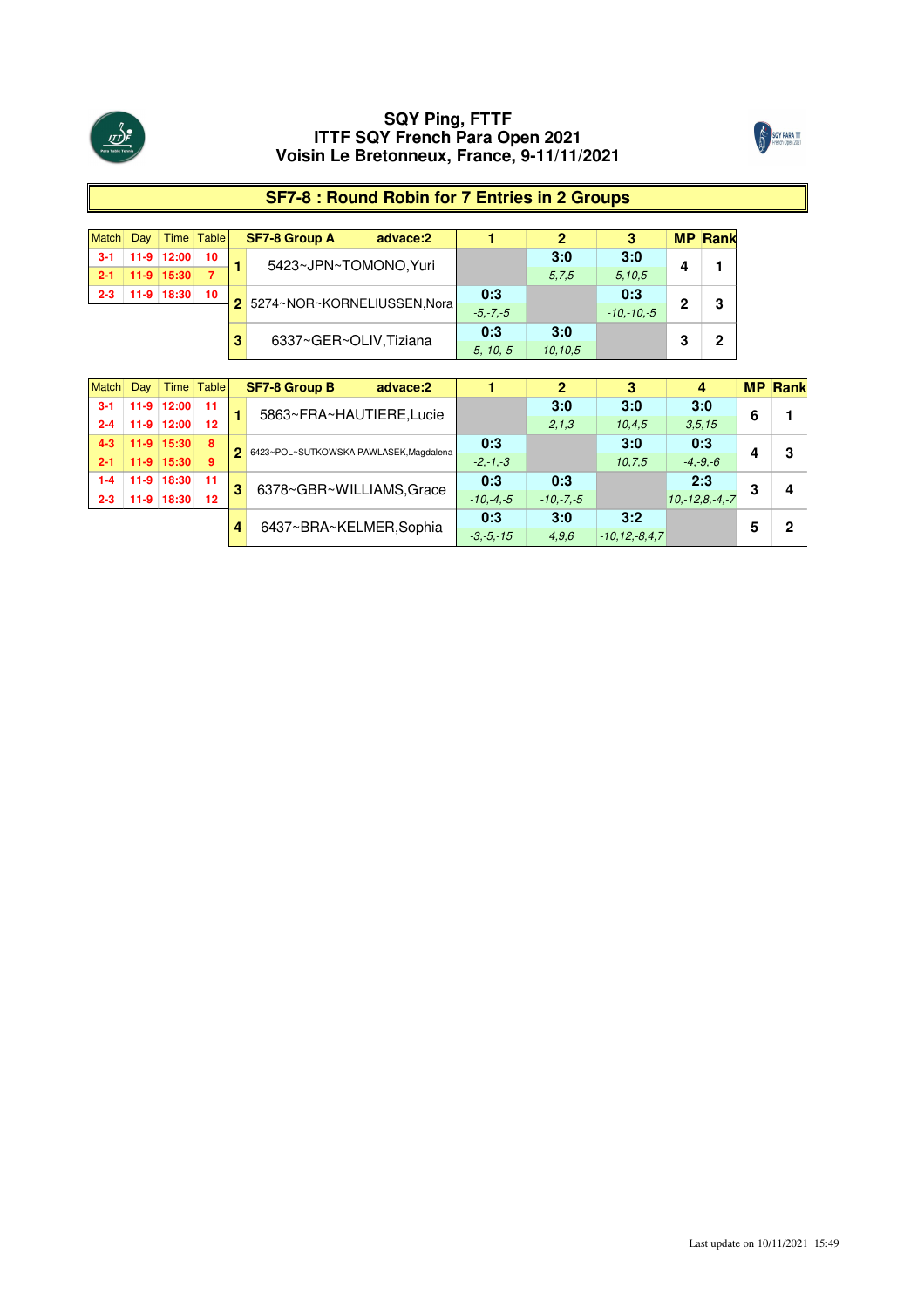



## **Women Singles Class 9-10 : KO for 6 Entries**

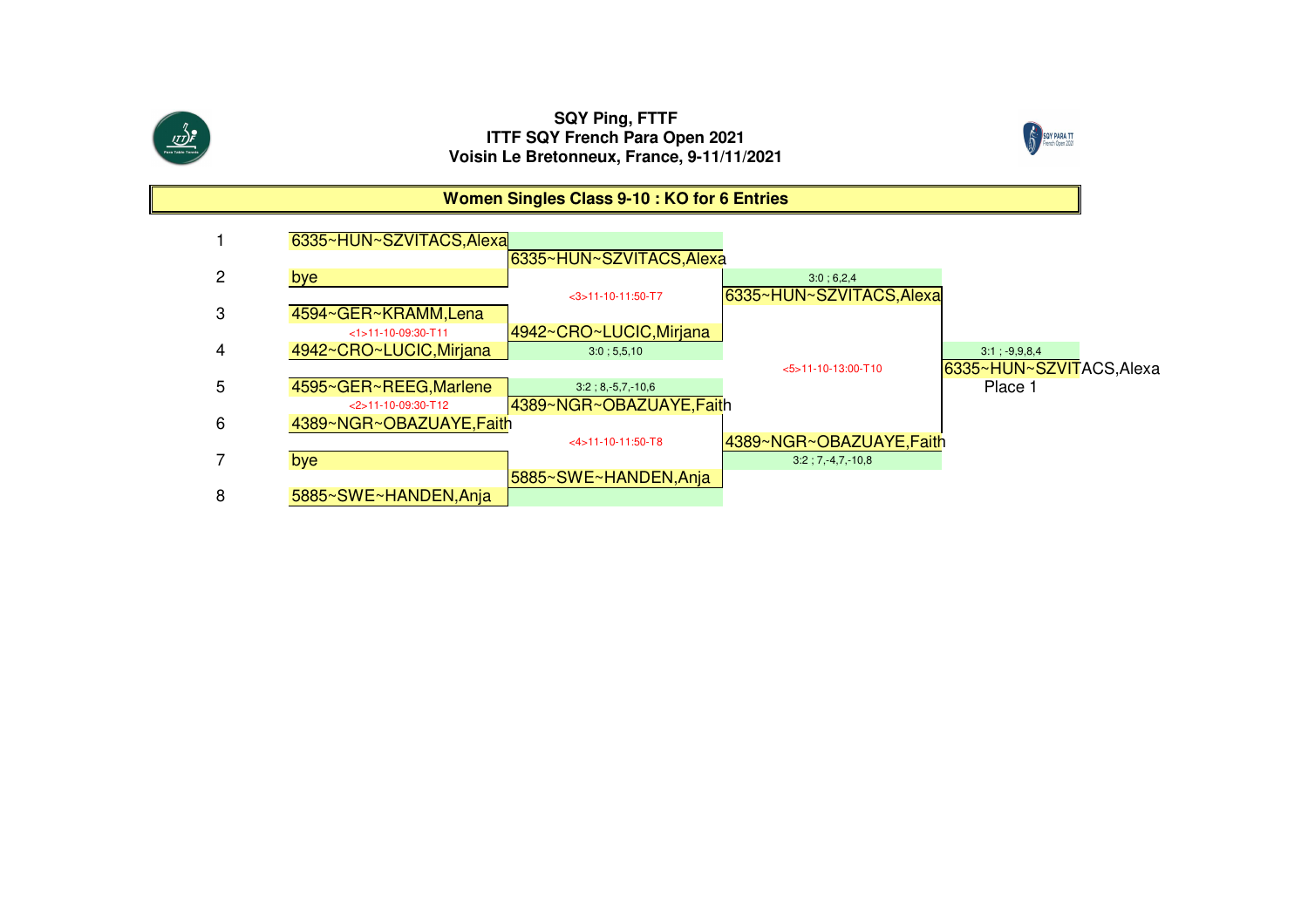



## **SF9-10 : Round Robin for 9 Entries in 3 Groups**

| <b>Match</b> | Day    | Time           | <b>Table</b> |              | SF9-10 Group A           | advace:2                |              |              |         | <b>MP</b> | Rank |
|--------------|--------|----------------|--------------|--------------|--------------------------|-------------------------|--------------|--------------|---------|-----------|------|
| $3 - 1$      |        | 11-9 11:00     |              |              | 6335~HUN~SZVITACS, Alexa |                         |              | 3:0          | 3:0     | 4         |      |
| $2 - 1$      |        | $11-9$   14:30 | 11           |              |                          |                         |              | 5.6.5        | 2, 1, 2 |           |      |
| $2 - 3$      | $11-9$ | 18:00          | 8            | $\mathbf{2}$ | 4389~NGR~OBAZUAYE, Faith |                         | 0:3          |              | 3:0     | 3         | 2    |
|              |        |                |              |              |                          |                         | $-5, -6, -5$ |              | 3,7,5   |           |      |
|              |        |                |              | 3            |                          |                         | 0:3          | 0:3          |         |           |      |
|              |        |                |              |              |                          | 6517~FRA~STUDER, Celine | $-2,-1,-2$   | $-3, -7, -5$ |         | 2         | 3    |

| <b>Match</b> | Dav    | <b>Time</b> | Table |   | SF9-10 Group B<br>advace:2 |                 | 2                   | 3                  | <b>MP</b> | Rank |
|--------------|--------|-------------|-------|---|----------------------------|-----------------|---------------------|--------------------|-----------|------|
| $3 - 1$      | $11-9$ | 11:00       | 8     |   | 5885~SWE~HANDEN, Anja      |                 | 3:1                 | 3:1                | Δ         |      |
| $2 - 1$      | $11-9$ | 14:30       | 12    |   |                            |                 | $9.7 - 4.8$         | $4, -8, 3, 9$      |           |      |
| $2 - 3$      | $11-9$ | 18:00       | 9     |   | 4594~GER~KRAMM, Lena       | 1:3             |                     | 3:2                | 3         | 2    |
|              |        |             |       |   |                            | $-9, -7, 4, -8$ |                     | $6, 5, -5, -8, 10$ |           |      |
|              |        |             |       | З | 2159~NGR~HABIB, Maimuna    | 1:3             | 2:3                 |                    | 2         | 3    |
|              |        |             |       |   |                            | $-4.8 - 3 - 9$  | $-6, -5, 5, 8, -10$ |                    |           |      |

| <b>Match</b> | Day    | Time       | <b>Table</b> |   | SF9-10 Group C<br>advace:2 |               |              | 3     | <b>MP</b> | Rank |
|--------------|--------|------------|--------------|---|----------------------------|---------------|--------------|-------|-----------|------|
| $3 - 1$      | $11-9$ | 11:00      | 9            |   | 4942~CRO~LUCIC, Mirjana    |               | 3:1          | 3:0   |           |      |
| $2 - 1$      |        | 11-9 14:30 | 10           |   |                            |               | $15.-6.6.9$  | 4,4,6 | 4         |      |
| $2 - 3$      | $11-9$ | 18:00      | 7            | ∩ | 4595~GER~REEG, Marlene     | 1:3           |              | 3:0   | 3         | 2    |
|              |        |            |              |   |                            | $-15.6,-6,-9$ |              | 4,8,9 |           |      |
|              |        |            |              | 3 | 6450~CZE~KEMLINKOVA, Nela  | 0:3           | 0:3          |       | 2         | 3    |
|              |        |            |              |   |                            | $-4, -4, -6$  | $-4, -8, -9$ |       |           |      |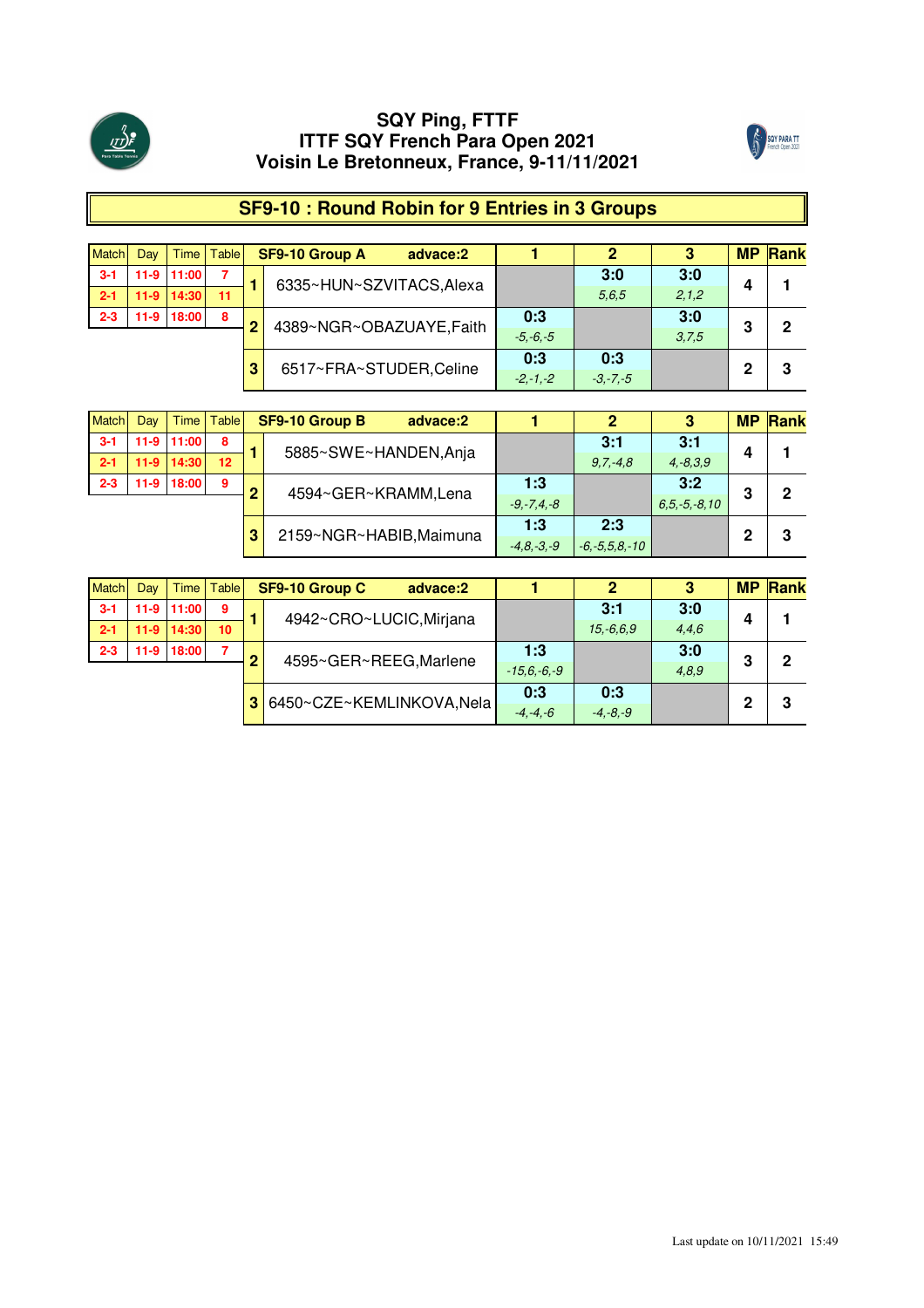



## **Men Singles Class 1 : KO for 4 Entries**

|   | 3886~HUN~MAJOR, Endre            | $3:2:4.4-7-7.6$      |                      |
|---|----------------------------------|----------------------|----------------------|
|   | $<1$ > 11-10-10:05-T5            | 3886~HUN~MAJOR,Endre |                      |
| 2 | 6017~FIN~NATUNEN, Timo Kalevi    |                      | $3:2; -6,-4,9,7,11$  |
|   |                                  | $<$ 3>11-10-11:50-T1 | 5572~KOR~KIM, Hakiin |
| 3 | 5224~FRA~PAPIRER, Alan Rene Jean |                      | Place 1              |
|   | $<$ 2>11-10-10:05-T6             | 5572~KOR~KIM, Hakjin |                      |
| 4 | 5572~KOR~KIM, Hakiin             | 3:0:10,7.7           |                      |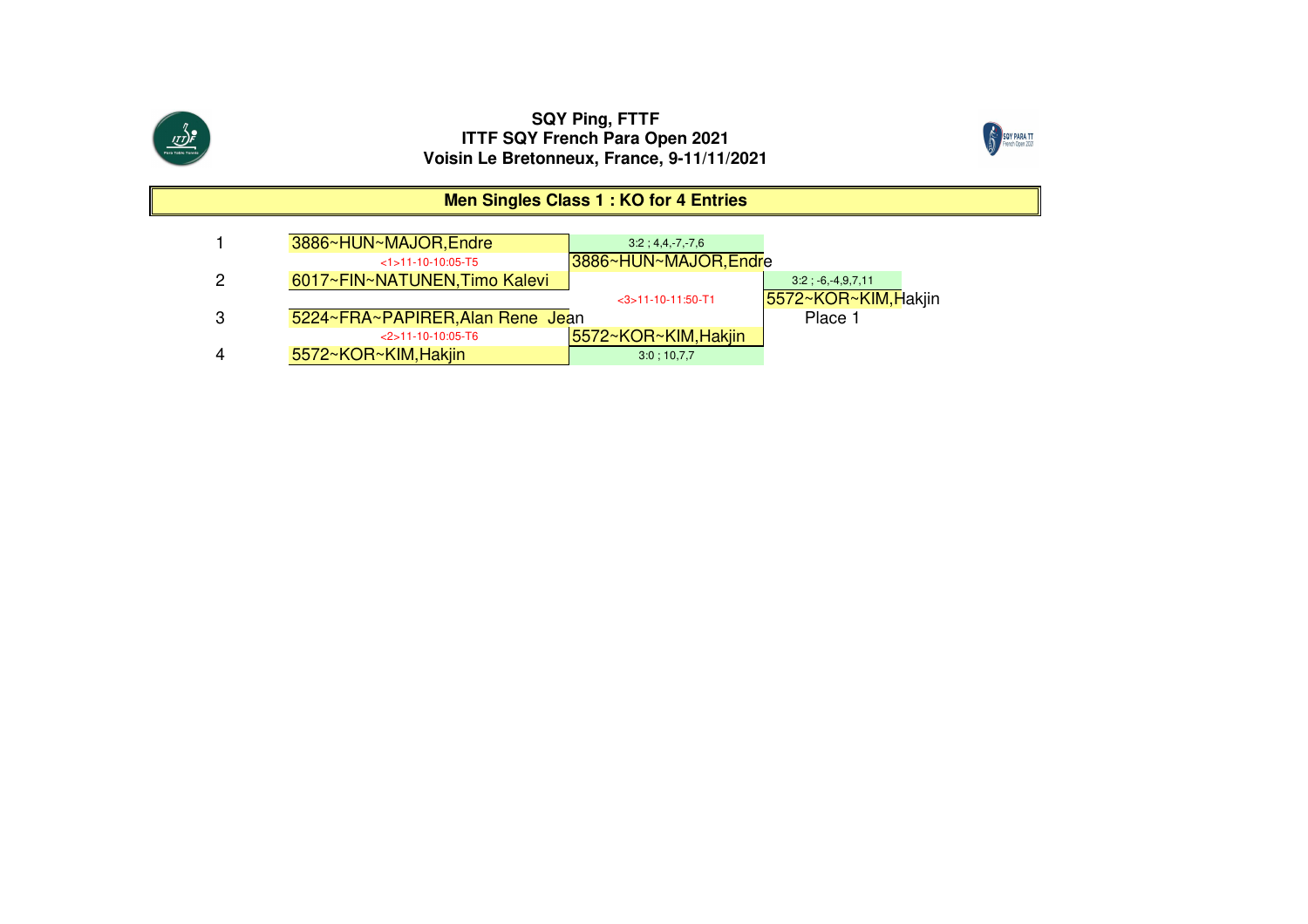



## **SM1 : Round Robin for 6 Entries in 2 Groups**

| Match   | Dav    | Time         | Table | <b>SM1 Group A</b><br>advace:2     |              |                 |               | <b>MP</b> | <b>Rank</b> |
|---------|--------|--------------|-------|------------------------------------|--------------|-----------------|---------------|-----------|-------------|
| $2*3$   |        | 11-9 11:00   | 3     | 3886~HUN~MAJOR.Endre               |              | 3:0             | 3:0           |           |             |
| $3-1$   |        | $11-9$ 15:30 |       |                                    |              | 6, 6, 1         | 9.76          |           |             |
| $2 - 1$ | $11-9$ | 18:00        | 3     |                                    | 0:3          |                 | 3:1           |           | ּ           |
|         |        |              |       | 2 5224~FRA~PAPIRER, Alan Rene Jean | $-6. -6. -1$ |                 | $9. - 12.9.6$ | 3         |             |
|         |        |              |       |                                    | 0:3          | 1:3             |               |           | ο           |
|         |        |              |       | 6462~FRA~ARNAUD, Charlelie         | $-9 - 7 - 6$ | $-9.12 - 9 - 6$ |               |           |             |

| <b>Match</b> | Dav | Time       | <b>Table</b> |   | <b>SM1 Group B</b>              | advace:2 |              |                    | 3              | МF | Rank |
|--------------|-----|------------|--------------|---|---------------------------------|----------|--------------|--------------------|----------------|----|------|
| -3-1         |     | 11-9 11:00 | 4            |   | 5572~KOR~KIM, Hakjin            |          |              | 3:0                | 3:0            | 4  |      |
| $2 - 1$      |     | 11-9 15:30 | 6            |   |                                 |          |              | 5,4.9              | 4,7,4          |    |      |
| $2 - 3$      |     | 11-9 18:00 | 4            |   | 2 6017~FIN~NATUNEN, Timo Kalevi |          | 0:3          |                    | 3:2            | 3  | ŋ    |
|              |     |            |              |   |                                 |          | $-5, -4, -9$ |                    | $-9.2, -9.4.8$ |    |      |
|              |     |            |              | 3 | 3571~FRA~THOMAS, Vincent        |          | 0:3          | 2:3                |                | n  |      |
|              |     |            |              |   |                                 |          | $-4. -7. -4$ | $9, -2, 9, -4, -8$ |                |    |      |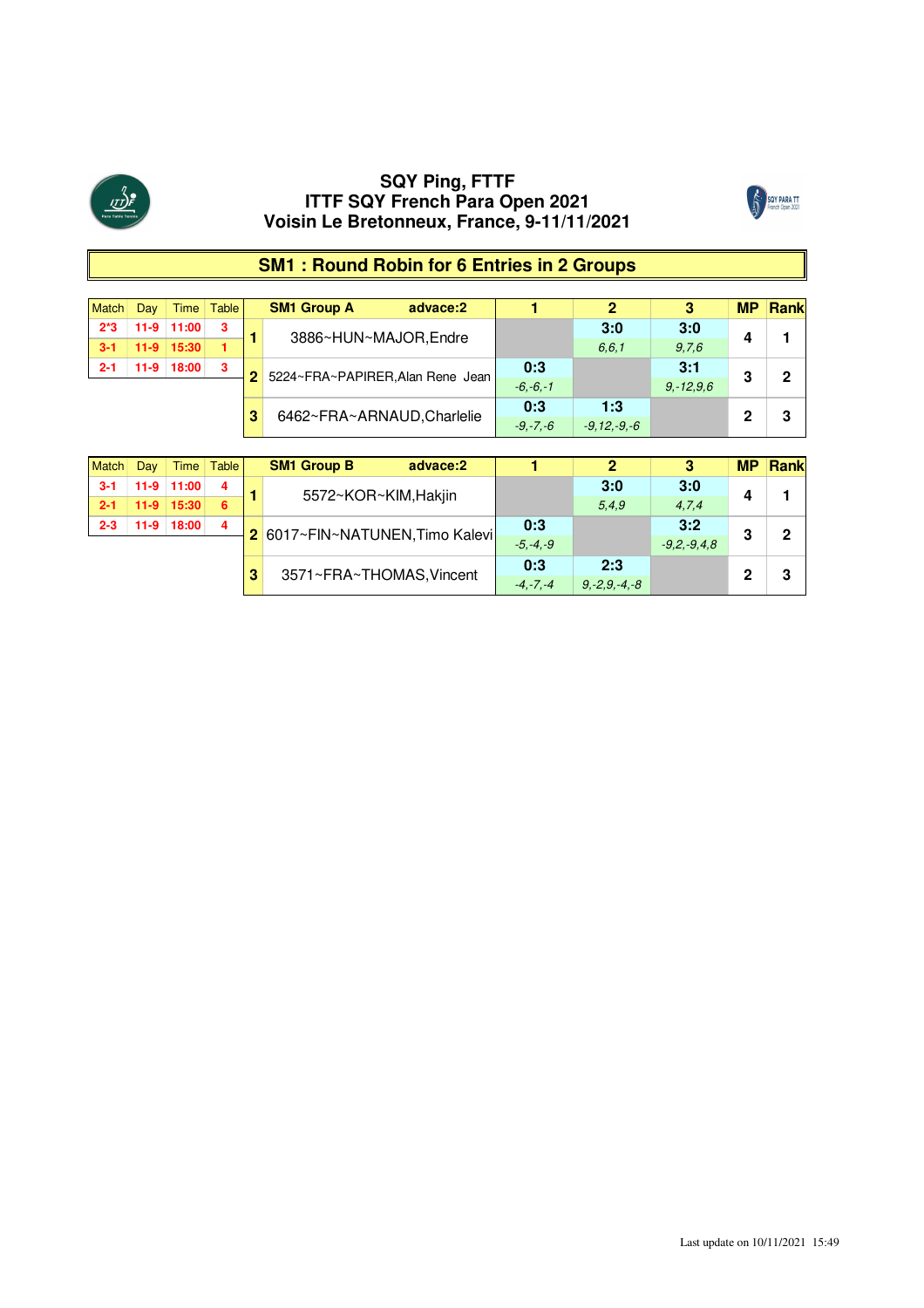



## **Men Singles Class 2 : KO for 6 Entries**

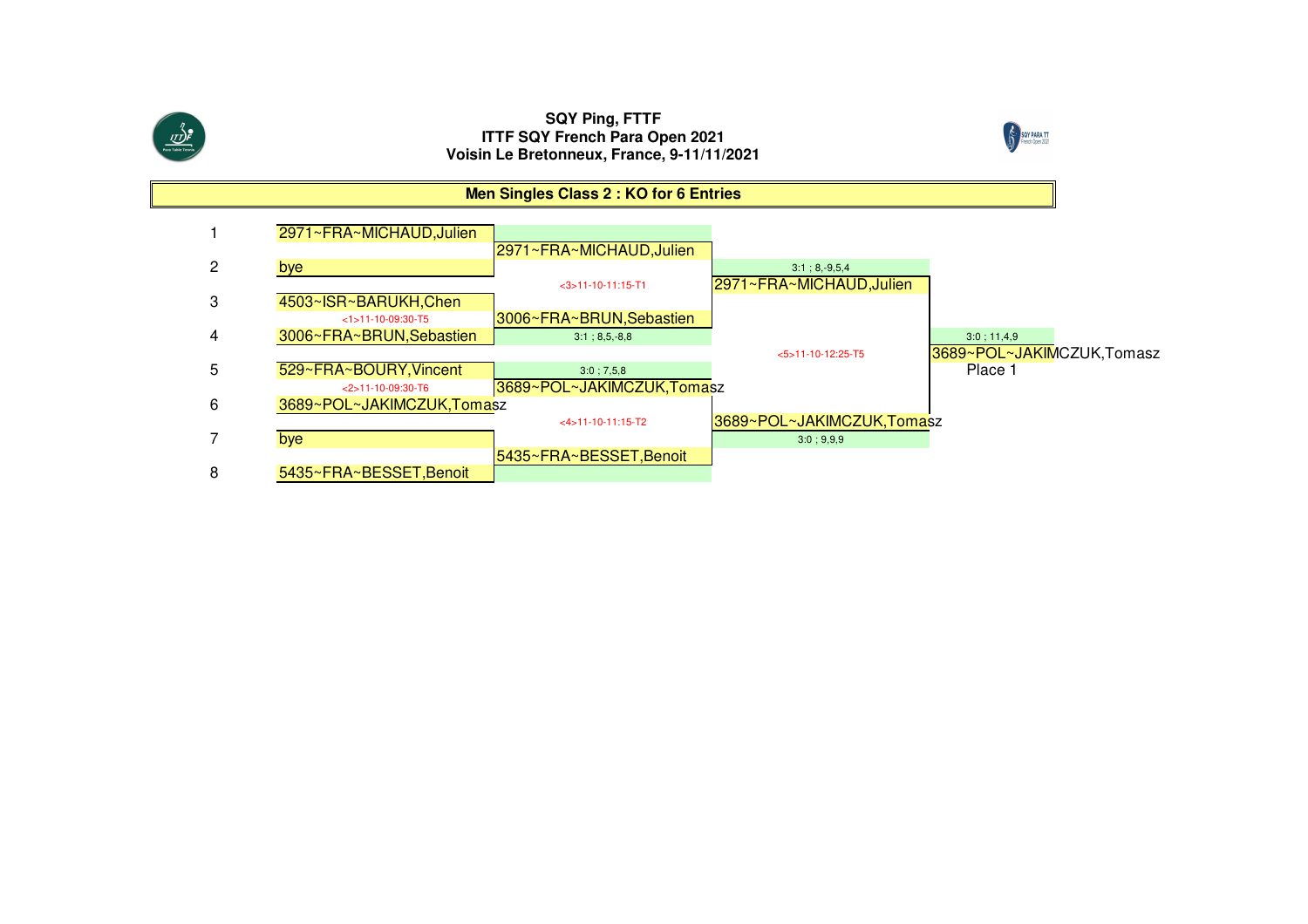



## **SM2 : Round Robin for 10 Entries in 3 Groups**

|         | Dav |                  | Time Table     |   | <b>SM2 Group A</b><br>advace:2 |                   |                      |        | <b>MP</b> | <b>Rank</b> |
|---------|-----|------------------|----------------|---|--------------------------------|-------------------|----------------------|--------|-----------|-------------|
| $3-1$   |     | 11-9 11:00       | $\overline{2}$ |   |                                |                   | 2:3                  | 3:0    |           | 2           |
| $2 - 1$ |     | $11-9$   $15:30$ | $\overline{2}$ |   | 3689~POL~JAKIMCZUK,Tomasz      |                   | $-8, -11, 11, 4, -5$ | 9.7.5  | 3         |             |
| $2 - 3$ |     | 11-9 18:00       |                | 2 |                                | 3:2               |                      | 3:0    |           |             |
|         |     |                  |                |   | 2971~FRA~MICHAUD, Julien       | $8.11 - 11 - 4.5$ |                      | 3.8.10 | Δ         |             |
|         |     |                  |                | 3 | 6455~GBR~GUY, Andrew           | 0:3               | 0:3                  |        | ŋ         | 3           |
|         |     |                  |                |   |                                | $-9 - 7 - 5$      | $-3, -8, -10$        |        |           |             |

|         | Dav |              | Time Table |   | <b>SM2 Group B</b>      | advace:2 |                 |              |                |   | <b>MP Rank</b> |
|---------|-----|--------------|------------|---|-------------------------|----------|-----------------|--------------|----------------|---|----------------|
| $3*1$   |     | 11-9 11:00   | 6          |   | 5435~FRA~BESSET, Benoit |          |                 | 3:0          | 3:1            |   |                |
|         |     | $11-9$ 15:30 | 3          |   |                         |          |                 | 10.1.9       | $5, 7, -6, 10$ |   |                |
| $2 - 3$ |     | 11-9 18:00   | 2          |   |                         |          | 0:3             |              | 3:0            |   | 2              |
|         |     |              |            | 2 | 4503~ISR~BARUKH, Chen   |          | $-10. -1. -9$   |              | 9.6.3          | 3 |                |
|         |     |              |            |   |                         |          | 1:3             | 0:3          |                | ŋ | 3              |
|         |     |              |            |   | 6513~FRA~MARLY, Nicolas |          | $-5 - 7.6 - 10$ | $-9, -6, -3$ |                |   |                |

| Match   | Day    |              | Time   Table   |   | <b>SM2 Group C</b>     | advace:2                 |                   |                   | 3       | 4                    |   | <b>MP Rank</b> |
|---------|--------|--------------|----------------|---|------------------------|--------------------------|-------------------|-------------------|---------|----------------------|---|----------------|
| $1*4$   |        | 11-9 11:00   |                |   |                        |                          |                   | 3:1               | 3:0     | 0:3                  | 5 | 2              |
| $2 - 3$ |        | $11-9$ 11:00 | 5              |   |                        | 529~FRA~BOURY, Vincent   |                   | $11.3 - 10.8$     | 2,5,4   | $-8, -11, -3$        |   |                |
|         |        | $11-9$ 15:30 | $\overline{4}$ |   |                        |                          | 1:3               |                   | 3:0     | 2:3                  |   |                |
| $2 - 4$ |        | $11-9$ 15:30 | 5              |   | 6334~HUN~URLAUBER.Adam |                          | $-11, -3, 10, -8$ |                   | 5.3.5   | $-6, -1, 9, 12, -10$ |   | 3              |
| $4 - 3$ |        | 11-9 18:00   | 5              |   |                        |                          | 0:3               | 0:3               |         | 0:3                  | 3 |                |
| $2 - 1$ | $11-9$ | 18:00        | 6              | 3 |                        | 6508~CYP~ARAVIS.Antreas  | $-2. -5. -4$      | $-5. -3. -5$      |         | $-6, -4, -7$         |   |                |
|         |        |              |                |   |                        |                          | 3:0               | 3:2               | 3:0     |                      | 6 |                |
|         |        |              |                |   |                        | 3006~FRA~BRUN, Sebastien | 8,11,3            | $6.1 - 9 - 12.10$ | 6, 4, 7 |                      |   |                |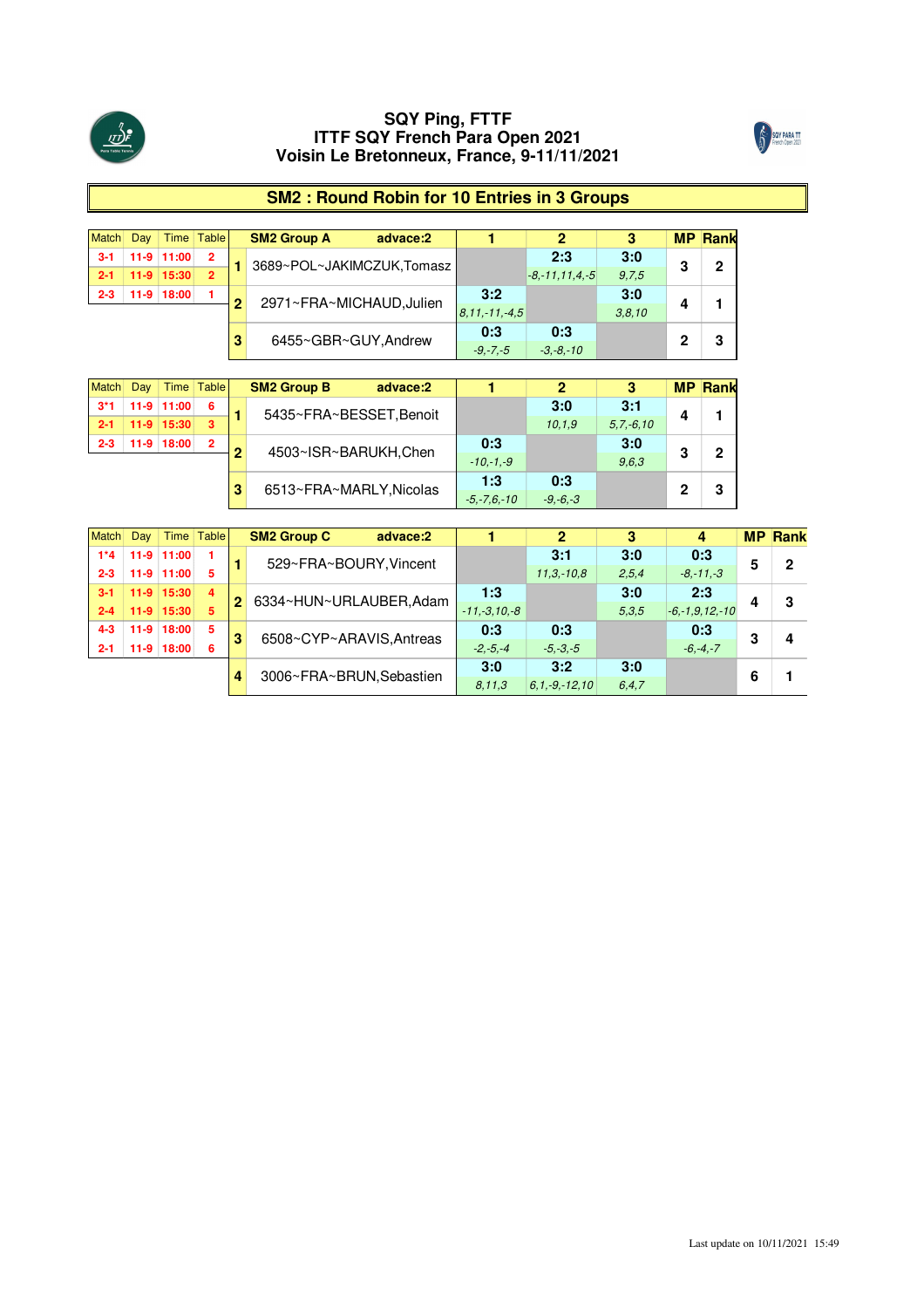



## **Men Singles Class 3 : KO for 4 Entries**

| 4837~FRA~GEULJANS, Francois      | 3:0:6.7.2                        |                        |
|----------------------------------|----------------------------------|------------------------|
| $<1$ >11-10-10:40-T3             | 4914~NGR~KOLEOSHO, Ahmed Owolabi |                        |
| 4914~NGR~KOLEOSHO, Ahmed Owolabi |                                  | $3:2; 9,9,-10,-5,10$   |
|                                  | $<$ 3>11-10-12:25-T2             | 6044~FRA~ADJAL, Yorick |
| 993~ISR~BEN ASOR, Shmuel         |                                  | Place 1                |
| $< 2$ > 11-10-10:40-T4           | 6044~FRA~ADJAL, Yorick           |                        |
| 6044~FRA~ADJAL, Yorick           | $3:1:5,10,-8.5$                  |                        |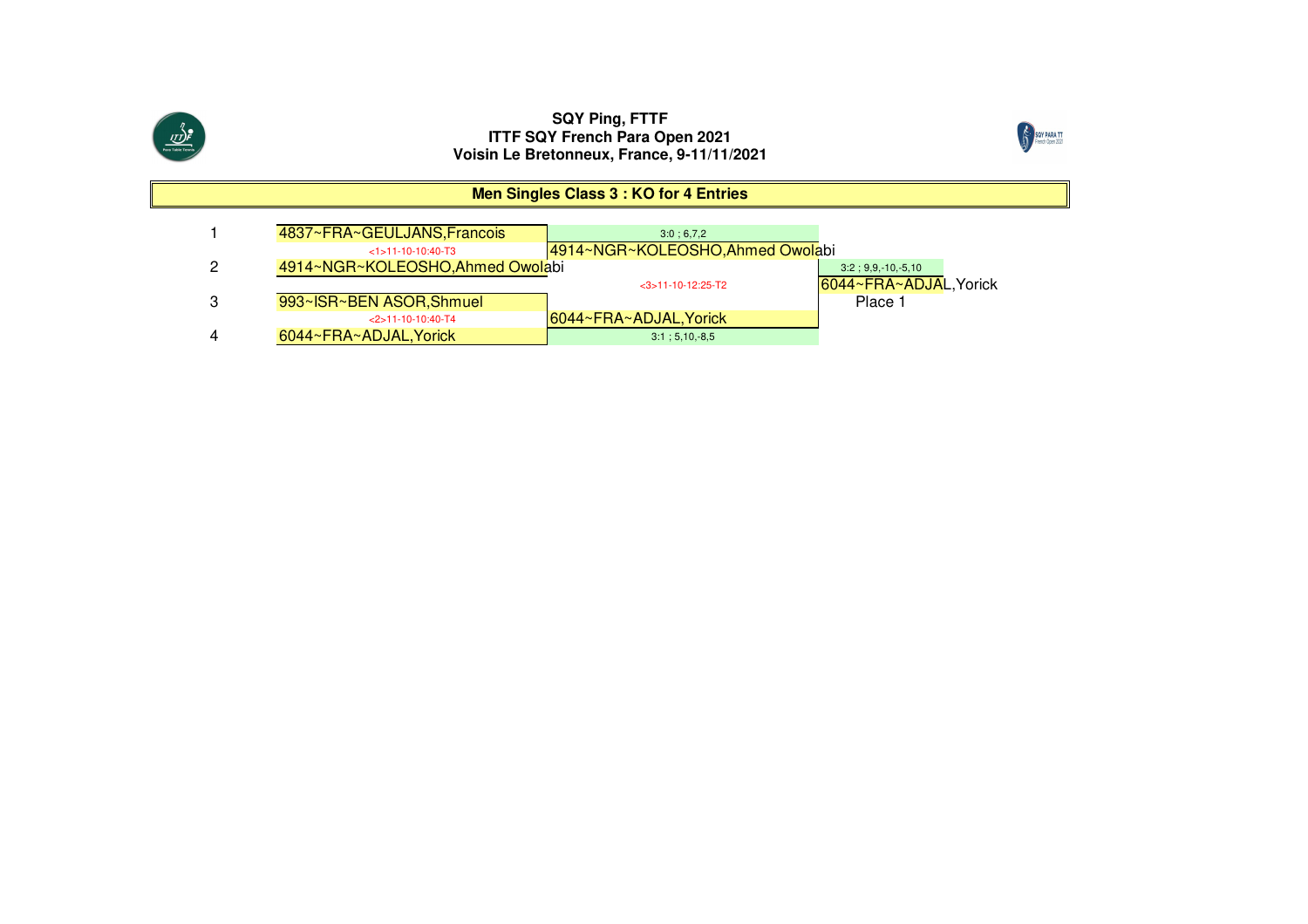



## **SM3 : Round Robin for 7 Entries in 2 Groups**

|         | Dav |              | Time Table |   | <b>SM3 Group A</b><br>advace:2 |                |              |               |   | <b>MP Rank</b> |
|---------|-----|--------------|------------|---|--------------------------------|----------------|--------------|---------------|---|----------------|
| $3*1$   |     | 11-9 10:30   | 4          |   |                                |                | 3:0          | 3:1           |   |                |
|         |     | $11-9$ 13:00 |            |   | 4837~FRA~GEULJANS, Francois    |                | 6.7.9        | $7, -6, 9, 6$ |   |                |
| $2 - 3$ |     | 11-9 17:30   | 3          | 2 | 993~ISR~BEN ASOR, Shmuel       | 0:3            |              | 3:0           | 3 | 0              |
|         |     |              |            |   |                                | $-6. -7. -9$   |              | 9.4.9         |   |                |
|         |     |              |            |   | 5129~FRA~PAIRE.Florian         | 1:3            | 0:3          |               | ŋ |                |
|         |     |              |            |   |                                | $-7.6 - 9 - 6$ | $-9, -4, -9$ |               |   | 3              |

| Match   | Dav    |              | Time Table     |                | <b>SM3 Group B</b><br>advace:2   |                  |              |       |                  |   | <b>MP Rank</b> |
|---------|--------|--------------|----------------|----------------|----------------------------------|------------------|--------------|-------|------------------|---|----------------|
| $2*4$   | $11-9$ | 10:30        | $\overline{2}$ |                | 4914~NGR~KOLEOSHO, Ahmed Owolabi |                  | 3:1          | 3:0   | 1:3              |   | 2              |
| $3 - 1$ | $11-9$ | 10:30        |                |                |                                  |                  | $-8.9.10.4$  | 7.7.8 | $8 - 10 - 6 - 3$ |   |                |
| $4 - 3$ |        | $11-9$ 13:00 | $\overline{2}$ | $\overline{2}$ |                                  | 1:3              |              | 3:0   | 1:3              |   | з              |
| $2 - 1$ |        | $11-9$ 13:00 | 4              |                | 4495~FRA~GIL-MARTINS,Stephane    | $8. -9. -10. -4$ |              | 7.7.8 | $8, -7, -9, -9$  |   |                |
| $1 - 4$ | $11-9$ | 17:30        | 5              | з              | 4944~CRO~BASA.Nino               | 0:3              | 0:3          |       | 0:3              | 3 |                |
| $2 - 3$ | $11-9$ | 17:30        |                |                |                                  | $-7. -7. -8$     | $-7 - 7 - 8$ |       | $-8. -8. -3$     |   |                |
|         |        |              |                |                |                                  | 3:1              | 3:1          | 3:0   |                  | 6 |                |
|         |        |              |                |                | 6044~FRA~ADJAL, Yorick           | $-8,10,6,3$      | $-8,7,9,9$   | 8.8.3 |                  |   |                |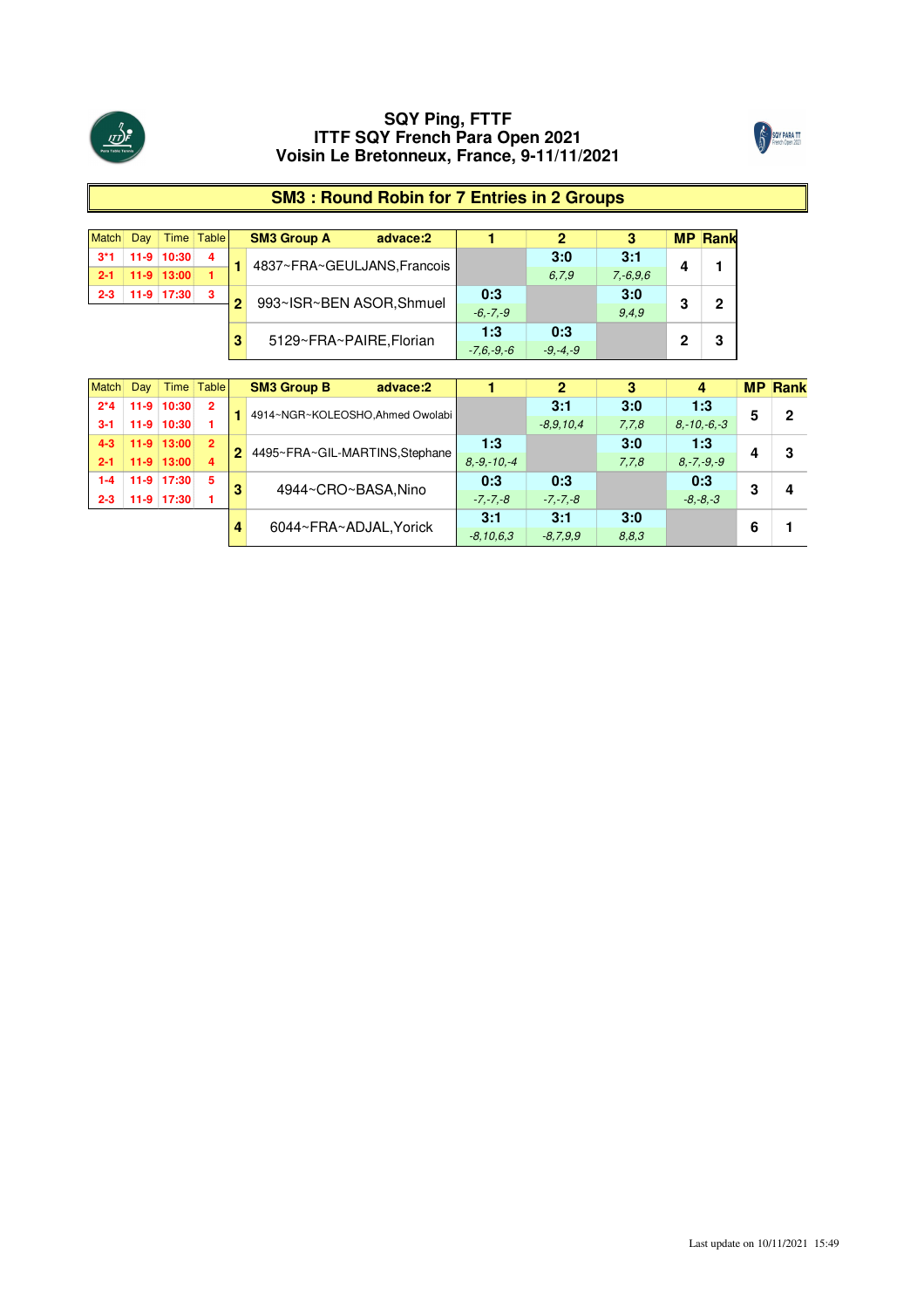



## **Men Singles Class 4 : KO for 6 Entries**

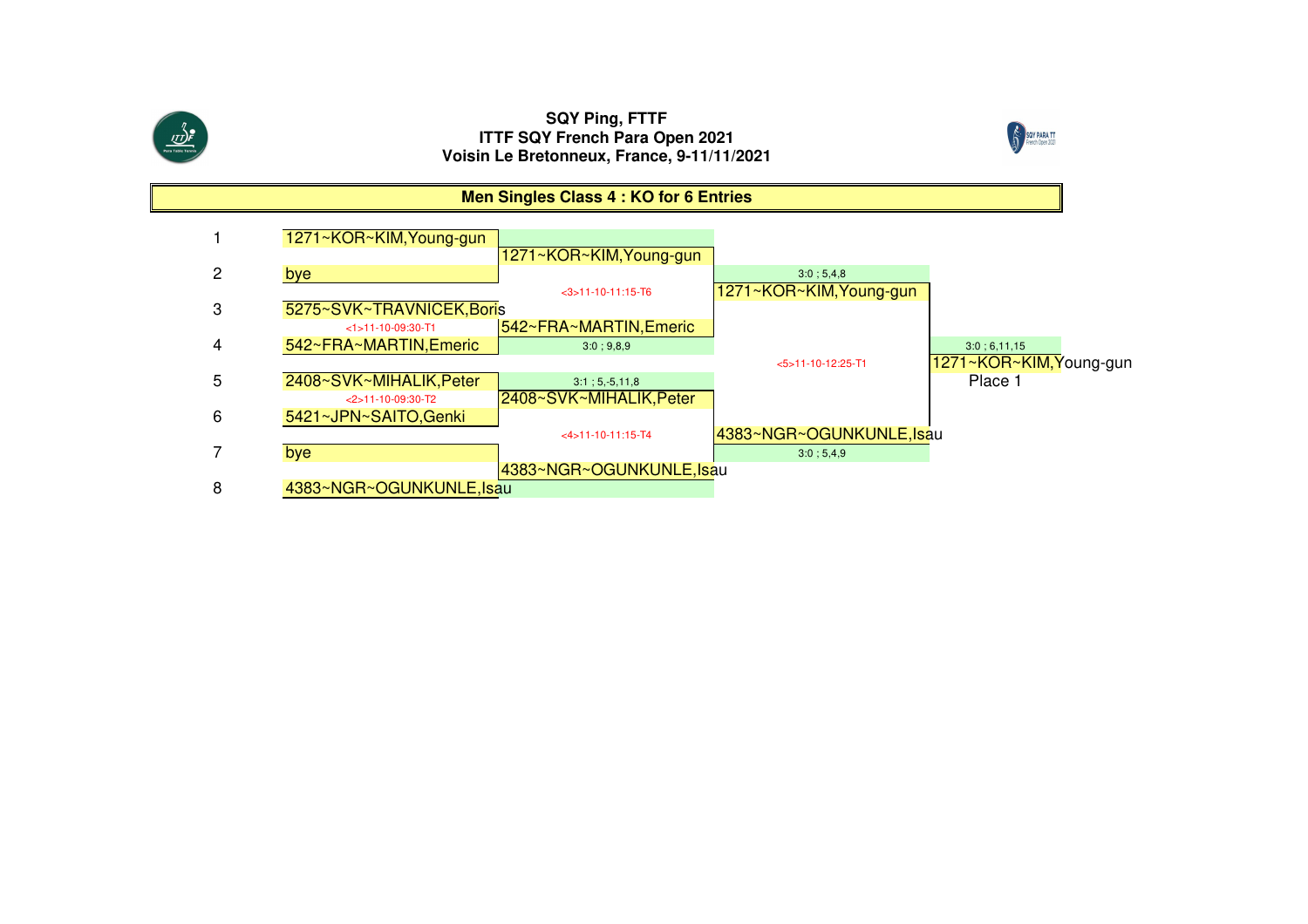



## **SM4 : Round Robin for 12 Entries in 3 Groups**

| Match   | Day    |              | Time Table     |   | <b>SM4 Group A</b> | advace:2                                    |                 |                    | 3                  | 4                 |   | <b>MP Rank</b> |
|---------|--------|--------------|----------------|---|--------------------|---------------------------------------------|-----------------|--------------------|--------------------|-------------------|---|----------------|
| $3 - 1$ | $11-9$ | 10:00        |                |   |                    | 1271~KOR~KIM, Young-gun                     |                 | 3:0                | 3:1                | 3:0               | 6 |                |
| $2 - 4$ | $11-9$ | 10:00        | 5              |   |                    |                                             |                 | 8,5,11             | $5.6 - 8.4$        | 2,3,5             |   |                |
| $4 - 3$ |        | $11-9$ 12:30 | $\overline{2}$ |   |                    | 5421~JPN~SAITO, Genki                       | 0:3             |                    | 3:2                | 3:0               | 5 | 2              |
| $2 - 1$ | $11-9$ | 12:30        | 4              | 2 |                    |                                             | $-8. -5. -11$   |                    | $-5.7.6 - 10.6$    | 3,2,4             |   |                |
| 1-4     | $11-9$ | 17:00        | 6              |   |                    |                                             | 1:3             | 2:3                |                    | 2:3               |   |                |
| $2 - 3$ | $11-9$ | 17:00        |                |   |                    | 3 5234~NOR~VEGSUND, Sebastian Brandal       | $-5, -6, 8, -4$ | $5 - 7 - 6.10 - 6$ |                    | $-9.4.4 - 12 - 4$ | 3 | 4              |
|         |        |              |                |   |                    | 4636~IND~CHAUDARY.Jashavantbhai Dalsangbhai | 0:3             | 0:3                | 3:2                |                   |   |                |
|         |        |              |                |   |                    |                                             | $-2, -3, -5$    | $-3. -2. -4$       | $9, -4, -4, 12, 4$ |                   |   | З              |

| <b>Match</b> | Dav    |              | Time Table     |              | <b>SM4 Group B</b><br>advace:2 |                   |                  |       |              |   | <b>MP Rank</b> |
|--------------|--------|--------------|----------------|--------------|--------------------------------|-------------------|------------------|-------|--------------|---|----------------|
| $3-1$        | $11-9$ | 10:00        | $\overline{2}$ |              |                                |                   | 3:2              | 3:0   | 3:0          | 6 |                |
| $2 - 4$      | 11-9   | 10:00        | 6              |              | 4383~NGR~OGUNKUNLE, Isau       |                   | $6.10 - 1 - 6.4$ | 2.2.7 | 3,4,2        |   |                |
|              |        | $11-9$ 12:30 | -3             |              |                                | 2:3               |                  | 3:0   | 3:0          |   | ŋ              |
| $2 - 1$      | $11-9$ | 12:30        | 5              | $\mathbf{2}$ | 5275~SVK~TRAVNICEK.Boris       | $-6. -10.1.6 - 4$ |                  | 6.5.8 | 7.1.1        |   |                |
|              | 11-9   | 17:00        | -3             |              |                                | 0:3               | 0:3              |       | 0:3          | n |                |
| $2 - 3$      | $11-9$ | 17:00        | $\overline{2}$ |              | 3 6514~FRA~STAUCH, Stephane    | $-2. -2. -7$      | $-6. -5. -8$     |       | $-5, -8, -9$ |   |                |
|              |        |              |                |              |                                | 0:3               | 0:3              | 3:0   |              |   |                |
|              |        |              |                |              | 4 4637~IND~CHAUDARY.Rameshbhai | $-3. -4. -2$      | $-7, -1, -1$     | 5,8,9 |              |   |                |

| <b>Match</b> | Dav |                  | Time Table |   | <b>SM4 Group C</b><br>advace:2 |               |                   |                    |                |   | <b>MP Rank</b> |
|--------------|-----|------------------|------------|---|--------------------------------|---------------|-------------------|--------------------|----------------|---|----------------|
| $3-1$        |     | $11-9$ 10:00     | -3         |   |                                |               | 1:3               | 3:0                | 3:0            |   | פ              |
| $2 - 4$      |     | 11-9 10:00       | 4          |   | 2408~SVK~MIHALIK, Peter        |               | $-6.10 - 12 - 4$  | 3.2.6              | 4,4,8          |   |                |
| $4 - 3$      |     | $11-9$   $12:30$ | - 1        |   |                                | 3:1           |                   | 3:1                | 3:0            |   |                |
| $2 - 1$      |     | $11-9$ 12:30     | 6          | 2 | 542~FRA~MARTIN.Emeric          | $6. -10.12.4$ |                   | $-10.11.3.4$       | 5.5.4          | 6 |                |
| 1-4          |     | $11-9$ 17:00     | 4          |   |                                | 0:3           | 1:3               |                    | 3:2            |   |                |
| $2 - 3$      |     | 11-9 17:00       | 5          | 3 | 3923~IND~SINGH, Trivendra      | $-3. -2. -6$  | $10 - 11 - 3 - 4$ |                    | $10,-7,-6.9.6$ |   | З              |
|              |     |                  |            |   |                                | 0:3           | 0:3               | 2:3                |                | n |                |
|              |     |                  |            |   | 6153~GBR~YORK, Lee Rober       | $-4. -4. -8$  | $-5, -5, -4$      | $-10.7.6$ . -9. -6 |                |   |                |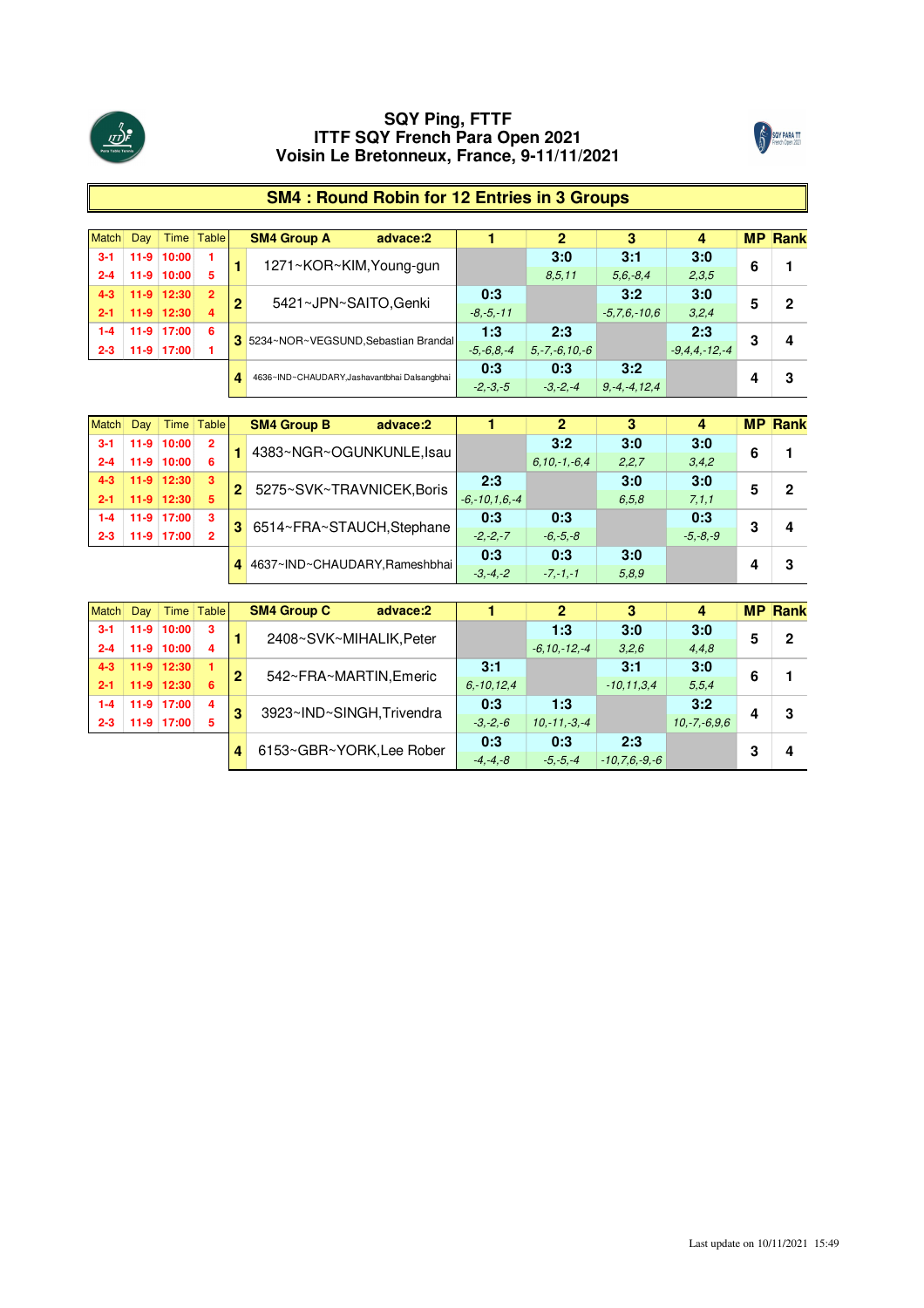



## **Men Singles Class 5 : KO for 6 Entries**

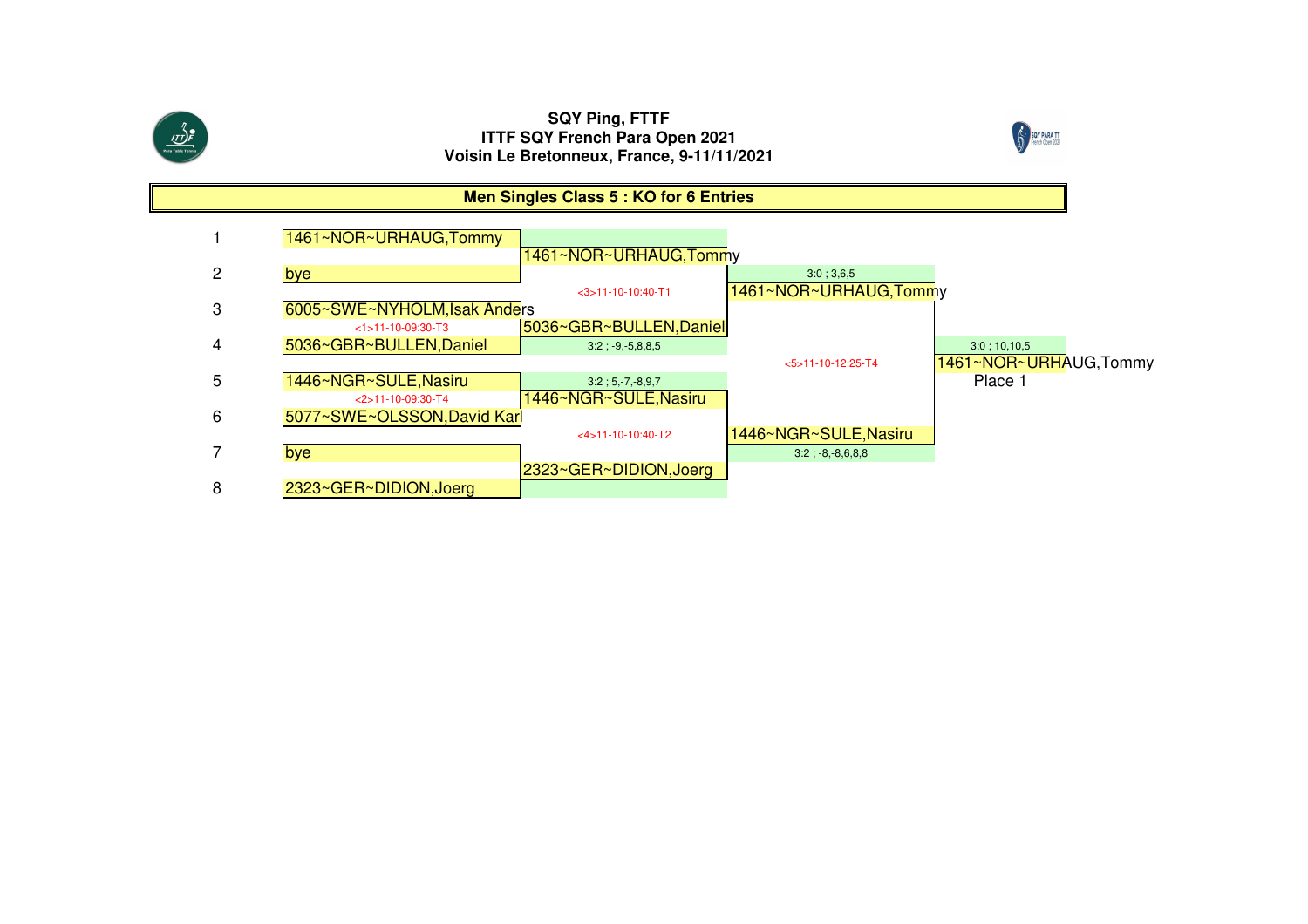



## **SM5 : Round Robin for 10 Entries in 3 Groups**

|         | Dav    |            | Time Table |   | <b>SM5 Group A</b><br>advace:2 |               |             |               | <b>MP</b> | <b>Rank</b> |
|---------|--------|------------|------------|---|--------------------------------|---------------|-------------|---------------|-----------|-------------|
| $3-1$   | $11-9$ | 09:30      |            |   | 1461~NOR~URHAUG, Tommy         |               | 3:0         | 3:0           |           |             |
|         |        | 11-9 12:00 |            |   |                                |               | 5.8.10      | 7.3.4         | 4         |             |
| $2 - 3$ |        | 11-9 16:30 | 4          | ≏ | 4444~NED~ROELOFS,Sem           | 0:3           |             | 1:3           | 2         | 3           |
|         |        |            |            |   |                                | $-5. -8. -10$ |             | $10.-2.-8.-2$ |           |             |
|         |        |            |            |   | 3 5077~SWE~OLSSON, David Karl  | 0:3           | 3:1         |               | o         | c           |
|         |        |            |            |   |                                | $-7, -3, -4$  | $-10.2.8.2$ |               | v         |             |

| <b>Match</b> | Dav |              | Time Table     | <b>SM5 Group B</b><br>advace:2 |                  |                 |              |   | <b>MP Rank</b> |
|--------------|-----|--------------|----------------|--------------------------------|------------------|-----------------|--------------|---|----------------|
| $3-1$        |     | 11-9 09:30   | 2              | 2323~GER~DIDION, Joerg         |                  | 3:2             | 3:1          |   |                |
| $2 - 1$      |     | $11-9$ 12:00 | $\overline{2}$ |                                |                  | $5. -8. -4.7.5$ | $8. -14.6.6$ |   |                |
| $2 - 3$      |     | 11-9 16:30   | 3              |                                | 2:3              |                 | 3:1          |   | 2              |
|              |     |              |                | 6005~SWE~NYHOLM, Isak Anders   | $-5.8.4 - 7. -5$ |                 | $10.7 - 7.6$ | 3 |                |
|              |     |              |                |                                | 1:3              | 1:3             |              |   |                |
|              |     |              |                | 6389~GBR~HEAPS, Simon          | $-8, 14, -6, -6$ | $-10,-7,7,-6$   |              |   | 3              |

| <b>Match</b> | Day  |              | Time Table |   | <b>SM5 Group C</b>                 | advace:2 |                  |                               |                      |               |   | <b>MP Rank</b> |
|--------------|------|--------------|------------|---|------------------------------------|----------|------------------|-------------------------------|----------------------|---------------|---|----------------|
| $3-1$        |      | 11-9 09:30   | -3         |   | 1446~NGR~SULE, Nasiru              |          |                  | 3:1                           | 3:1                  | 3:1           | 6 |                |
| $2 - 4$      | 11-9 | 09:30        | 6          |   |                                    |          |                  | $11. -5.7.10$                 | $8 - 10.23$          | $-11,8,8,9$   |   |                |
| $4 - 3$      |      | $11-9$ 12:00 | -3         |   | 2 5869~IND~ALAGAR, Raj Aravindan   |          | 1:3              |                               | 2:3                  | 3:1           |   | З              |
| $2 - 1$      |      | $11-9$ 12:00 | 6          |   |                                    |          | $-11.5 - 7 - 10$ |                               | $4, -10, -7, 12, -5$ | $6.9 - 13.5$  |   |                |
| 1-4          |      | 11-9 16:30   |            |   |                                    |          | 1:3              | 3:2                           |                      | 3:2           |   | o              |
| $2 - 3$      |      | 11-9 16:30   | 6          | з | 5036~GBR~BULLEN, Daniel            |          |                  | $-8.10,-2,-3$ $-4.10,7,-12.5$ |                      | $-9.7 - 9.57$ | 5 |                |
|              |      |              |            |   | 4 6528~BRA~CARVALHAL ARABIAN.Lucas |          | 1:3              | 1:3                           | 2:3                  |               |   |                |
|              |      |              |            |   |                                    |          | $11.-8.-8.-9$    | $-6, -9, 13, -5$              | $9, -7, 9, -5, -7$   |               |   |                |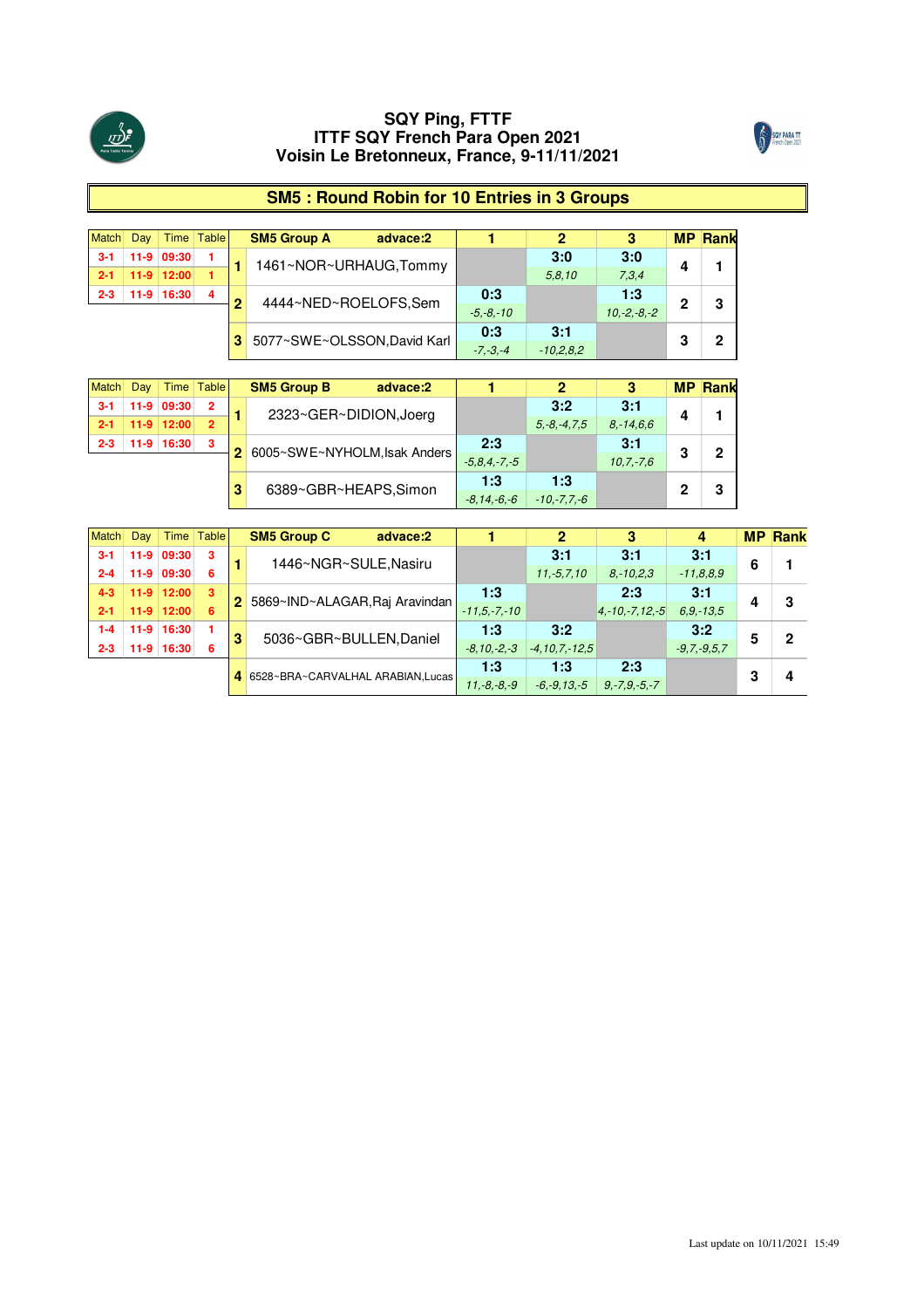



## **Men Singles Class 6 : KO for 4 Entries**

| 4612~GBR~PERRY, Martin Robe | 3:1:6.8.3.4                   |                            |
|-----------------------------|-------------------------------|----------------------------|
| $<1$ >11-10-10:40-T11       | 4612~GBR~PERRY, Martin Robert |                            |
| 5451~JPN~SHICHINO, Kazuki   |                               | $3:1; 9,10,-8,6$           |
|                             | $<$ 3>11-10-12:25-T10         | 5123~FRA~HERRAULT, Esteban |
| 6424~POL~MANTURZ, Piotr     |                               | Place 1                    |
| $<$ 2>11-10-10:40-T12       | 5123~FRA~HERRAULT, Esteban    |                            |
| 5123~FRA~HERRAULT, Estebar  | 3:0; 7,12,10                  |                            |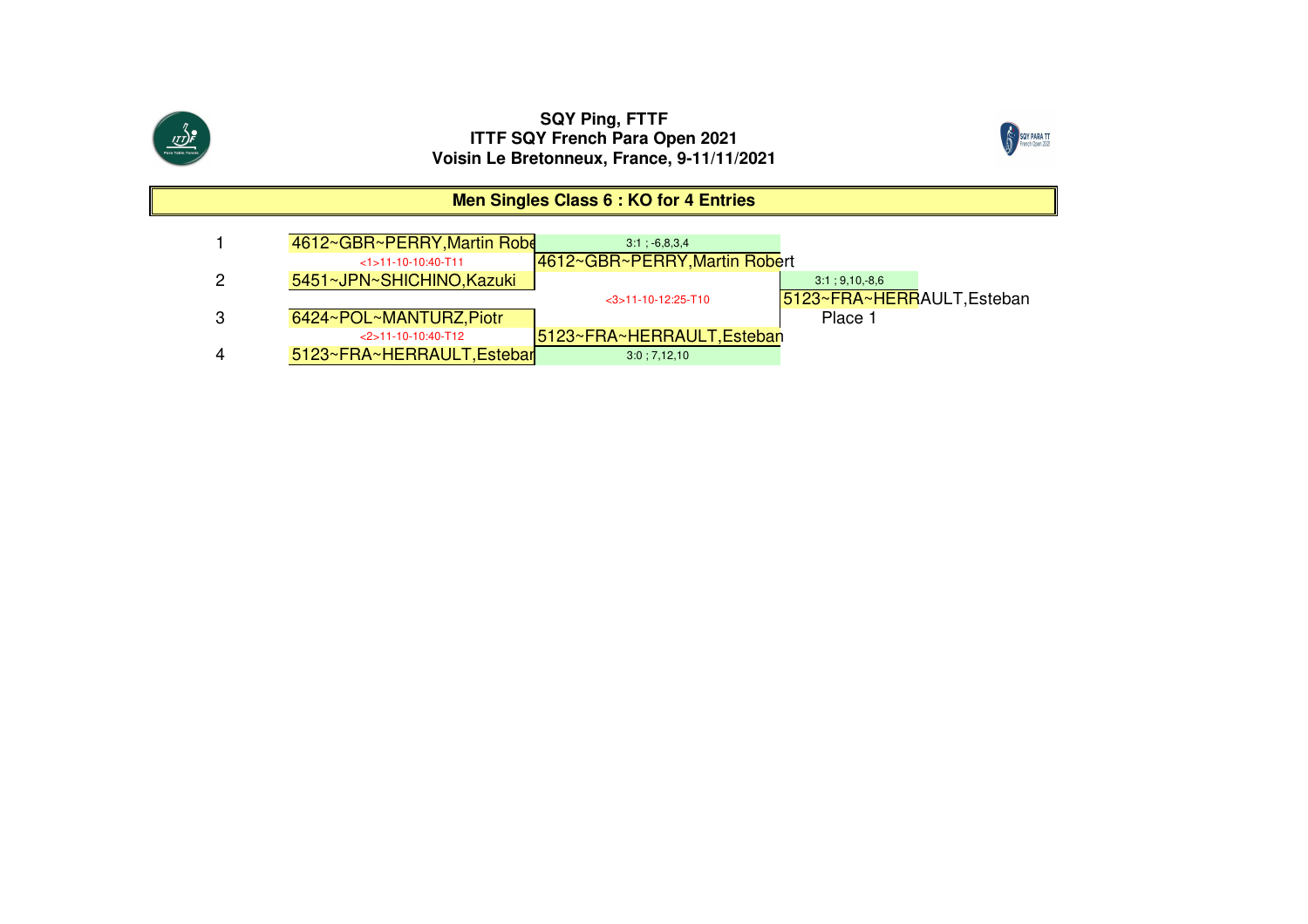



## **SM6 : Round Robin for 7 Entries in 2 Groups**

|         | Dav |              | Time Table       |   | <b>SM6 Group A</b><br>advace:2 |             |                                         |                   |   | <b>MP Rank</b> |
|---------|-----|--------------|------------------|---|--------------------------------|-------------|-----------------------------------------|-------------------|---|----------------|
| $3-1$   |     | 11-9 12:00   |                  |   |                                |             | 3:0                                     | 2:3               |   |                |
|         |     | $11-9$ 15:30 | 12 <sup>12</sup> |   | 4612~GBR~PERRY, Martin Robert  |             | 11.9.6                                  | $-10,-3.6.9,-6$   | 3 |                |
| $2 - 3$ |     | 11-9 18:30   | 9                | ≏ |                                | 0:3         |                                         | 3:2               |   |                |
|         |     |              |                  |   | 6183~BIH~EMINOVIC, Haris       | $-11.-9.-6$ |                                         | $4.8 - 8 - 11.10$ | 3 | 3              |
|         |     |              |                  |   | 6424~POL~MANTURZ.Piotr         | 3:2         | 2:3                                     |                   | 3 | ŋ              |
|         |     |              |                  |   |                                |             | $10, 3, -6, -9, 6$ $-4, -8, 8, 11, -10$ |                   |   |                |

| Match   | Dav    |                  | Time Table |              | <b>SM6 Group B</b><br>advace:2  |                   |                   |              |       |   | <b>MP Rank</b> |
|---------|--------|------------------|------------|--------------|---------------------------------|-------------------|-------------------|--------------|-------|---|----------------|
| $3-1$   | $11-9$ | 12:00            | 8          |              | 5451~JPN~SHICHINO, Kazuki       |                   | 2:3               | 3:0          | 3:0   |   | 2              |
| $2 - 4$ | $11-9$ | 12:00            | 9          |              |                                 |                   | $8.7 - 7 - 8 - 6$ | 5.4.5        | 3.2.5 |   |                |
| $4 - 3$ |        | $11-9$   $15:30$ | 10         | $\mathbf{P}$ |                                 | 3:2               |                   | 3:0          | 3:0   | 6 |                |
| $2 - 1$ |        | $11-9$ 15:30     | 11         |              | 5123~FRA~HERRAULT,Esteban       | $-8, -7, 7, 8, 6$ |                   | 9.8.5        | 3,4,3 |   |                |
| $1 - 4$ |        | 11-9 18:30       | 7          |              |                                 | 0:3               | 0:3               |              | 3:0   |   | з              |
| $2 - 3$ | $11-9$ | 18:30            | 8          |              | 3 2874~IND~BHAMGARA, Yesdi Aspi | $-5. -4. -5$      | $-9, -8, -5$      |              | 5.5.5 |   |                |
|         |        |                  |            |              |                                 | 0:3               | 0:3               | 0:3          |       | ົ |                |
|         |        |                  |            |              | 4 5720~HUN~CELENCSER.Balint     | $-3. -2. -5$      | $-3. -4. -3$      | $-5, -5, -5$ |       |   |                |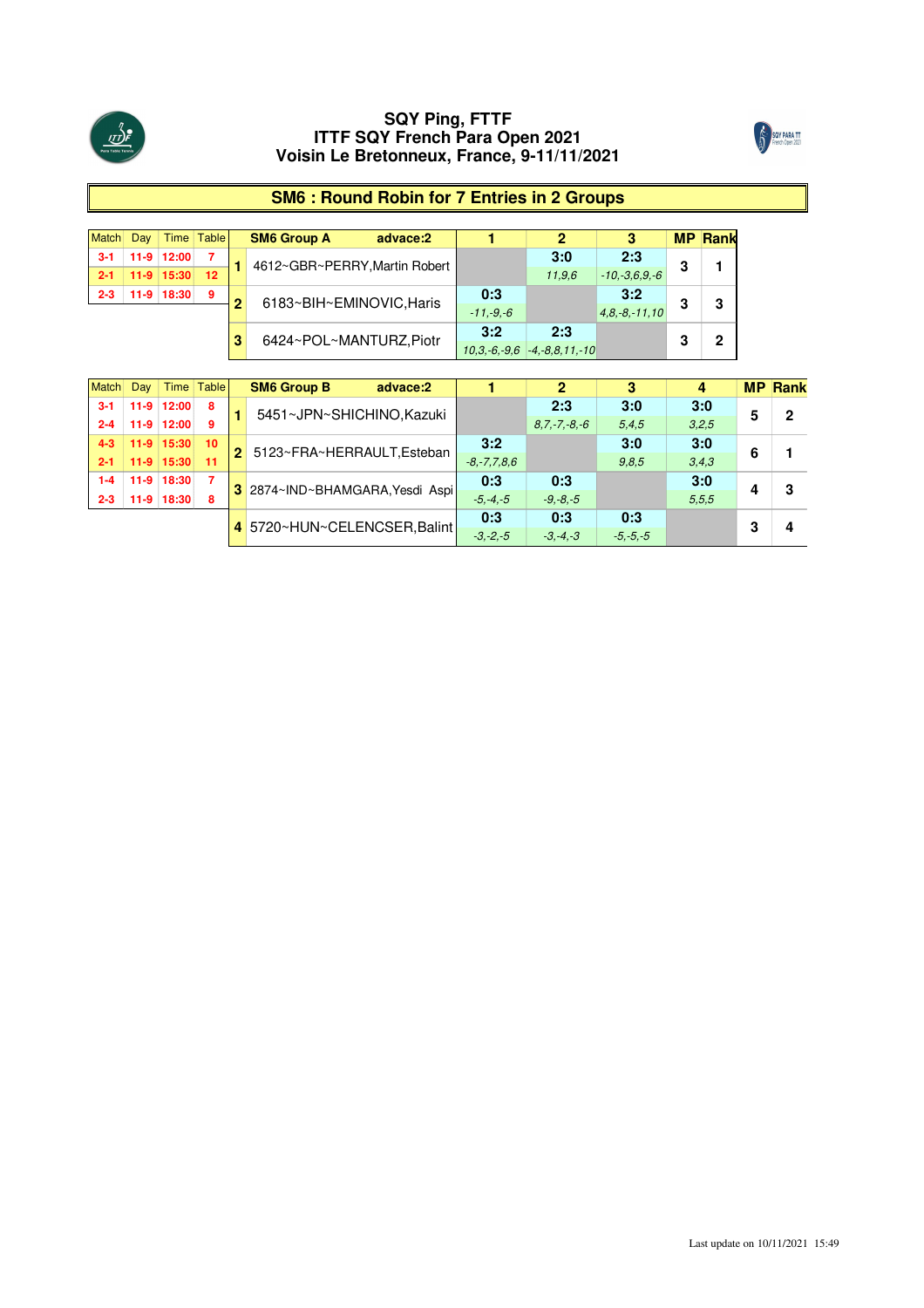



#### 15442~POL~CHUDZICKI, Maksym Hub<br>
3:0 ; 10,9,2 <1>11-10-09:00-T9 5442~POL~CHUDZICKI,Maksym Hubert 25730~AUT~SCHEIBER,Christian 3:1 ; 4,-12,5,8 <5>11-10-10:40-T75442~POL~CHUDZICKI, Maksym Hubert 3 6371~NED~PAREDIS,Yannick <2>11-10-09:00-T105464~GBR~BLAND, Alexander 45464~GBR~BLAND, Alexander 3:0 ; 5,9,7 <7>11-10-12:25-T75442~POL~CHUDZICKI,Maksym Hubert<br>Place 1 5**4857~SWE~HANSSON,Jonas** 3:2 ; -6,6,8,-7,1 <3>11-10-09:00-T11 3349~NGR~ALABI,Kayode6 3349~NGR~ALABI,Kayode <6>11-10-10:40-T84489~POL~DEIGSLER, Michal 75437~SWE~GUSTAFSSON,Sam Carl <4>11-10-09:00-T124489~POL~DEIGSLER, Michal 84489~POL~DEIGSLER, Michal **Men Singles Class 7 : KO for 8 Entries**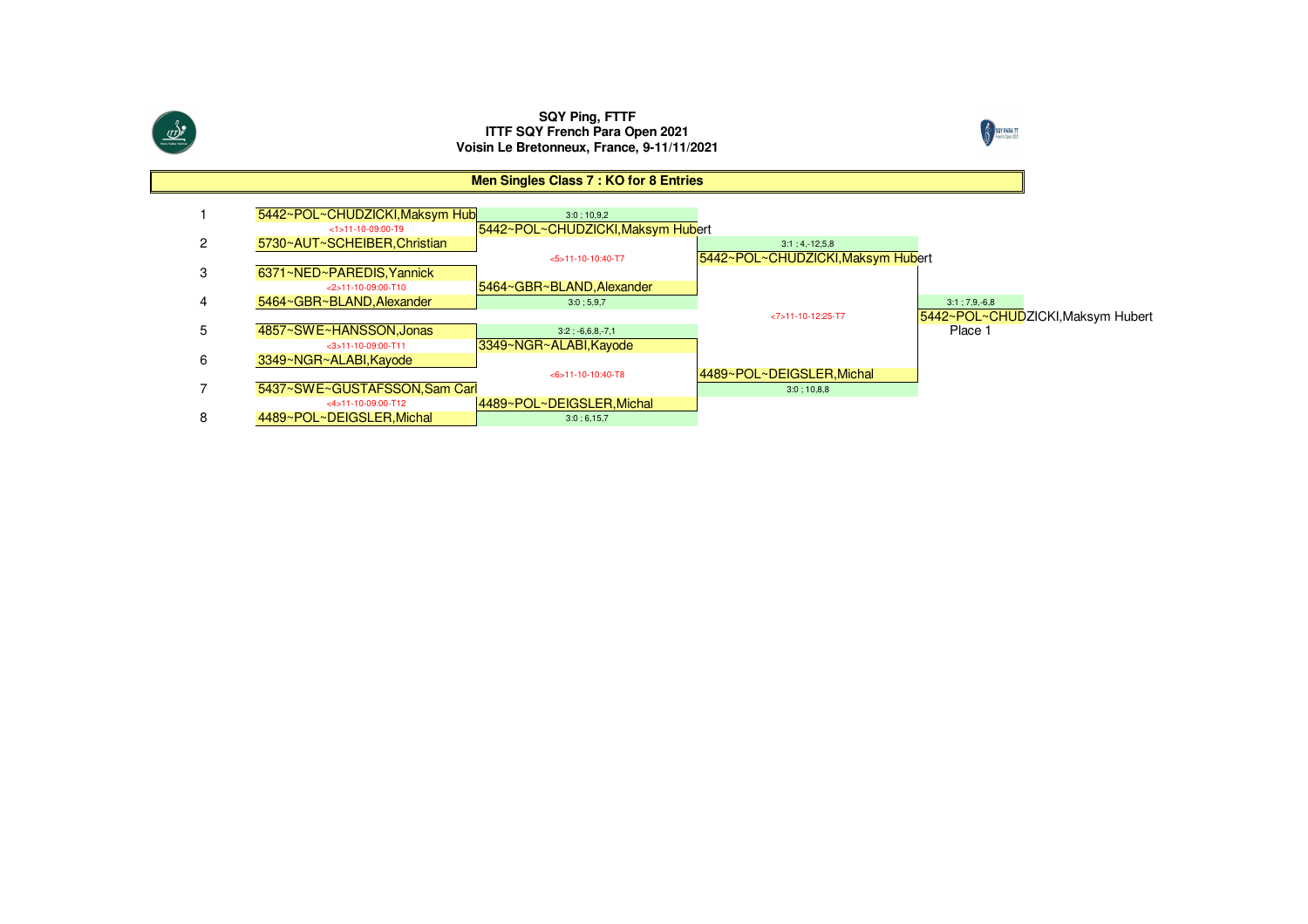



## **SM7 : Round Robin for 15 Entries in 4 Groups**

| Match   | Day    |                | Time Table |   | <b>SM7 Group A</b>                | advace:2 |                    |                 | 3               |                |   | <b>MP Rank</b> |
|---------|--------|----------------|------------|---|-----------------------------------|----------|--------------------|-----------------|-----------------|----------------|---|----------------|
| $3-1$   | $11-9$ | 10:00          | 9          |   | 5442~POL~CHUDZICKI, Maksym Hubert |          |                    | 3:2             | 3:1             | 3:0            | 6 |                |
| $2 - 4$ | $11-9$ | 10:00          |            |   |                                   |          |                    | $-9.1 - 8.2.3$  | $-8,12,16,8$    | 5.5.2          |   |                |
| $4 - 3$ |        | $11-9$   13:30 | 8          |   | 6029~GBR~BISHOP, Theo             |          | 2:3                |                 | 1:3             | 3:2            |   | 3              |
| $2 - 1$ | $11-9$ | 13:30          | 12         | 2 |                                   |          | $9, -1, 8, -2, -3$ |                 | $6, -5, -4, -5$ | $-10.6,-6.3.6$ |   |                |
| $1 - 4$ | $11-9$ | 17:00          | 10         | 3 | 3349~NGR~ALABI,Kayode             |          | 1:3                | 3:1             |                 | 3:0            | 5 | כי             |
| $2 - 3$ | $11-9$ | 17:00          | 8          |   |                                   |          | $8 - 12 - 16 - 8$  | $-6.5.4.5$      |                 | 4,8,4          |   |                |
|         |        |                |            |   | 4 5874~IND~HAMMANNAVAR, Sanjeev   |          | 0:3                | 2:3             | 0:3             |                | 3 |                |
|         |        |                |            |   |                                   |          | $-5, -5, -2$       | $10,-6,6,-3,-6$ | $-4. -8. -4$    |                |   | 4              |

| <b>Match</b> | Dav    |                  | Time Table |                | <b>SM7 Group B</b><br>advace:2 |                 |                |                |          |   | <b>MP Rank</b> |
|--------------|--------|------------------|------------|----------------|--------------------------------|-----------------|----------------|----------------|----------|---|----------------|
| $3 - 1$      | $11-9$ | 10:00            | 10         |                |                                |                 | 3:1            | 3:1            | 3:0      | 6 |                |
| $2 - 4$      | $11-9$ | 10:00            | 8          |                | 4489~POL~DEIGSLER, Michal      |                 | $3, -6, 10, 4$ | $-11, 7, 5, 7$ | 2,3,3    |   |                |
| $4 - 3$      |        | $11-9$   $13:30$ | $-11$      | $\overline{2}$ | 6371~NED~PAREDIS.Yannick       | 1:3             |                | 3:1            | 3:0      |   | פ              |
| $2 - 1$      |        | $11-9$ 13:30     | -7         |                |                                | $-3.6 - 10 - 4$ |                | $-10.6.9.8$    | 4.3.4    |   |                |
| $1 - 4$      |        | $11-9$ 17:00     | 12         | 3              | 2474~CZE~NEMEC.Jaromir         | 1.3             | 1:3            |                | 3:0      |   | З              |
| $2 - 3$      | $11-9$ | 17:00            | 9          |                |                                | $11.-7.-5.-7$   | $10.-6.-9.-8$  |                | 9, 9, 13 |   |                |
|              |        |                  |            |                |                                | 0:3             | 0:3            | 0:3            |          | n |                |
|              |        |                  |            |                | 6499~IND~RAMESH                | $-2, -3, -3$    | $-4, -3, -4$   | $-9, -9, -13$  |          |   |                |

|         | Dav |                | Time   Table | <b>SM7 Group C</b><br>advace:2 |              |               |        |   | <b>MP Rank</b> |
|---------|-----|----------------|--------------|--------------------------------|--------------|---------------|--------|---|----------------|
|         |     | $11-9$ 10:30   | $12 \,$      |                                |              | 3:0           | 3:0    |   |                |
|         |     | $11-9$ $14:00$ |              | 4857~SWE~HANSSON, Jonas        |              | 10.3.6        | 3.8.7  |   |                |
| $2 - 3$ |     | 11-9 17:30     | 10           |                                | 0:3          |               | 3:0    |   |                |
|         |     |                |              | 2 5730~AUT~SCHEIBER.Christian  | $-10,-3,-6$  |               | 2.3.12 | 3 | 2              |
|         |     |                |              |                                | 0:3          | 0:3           |        |   | 3              |
|         |     |                |              | 3995~IND~HAJERI, Sanjeev Kumar | $-3. -8. -7$ | $-2. -3. -12$ |        |   |                |

| <b>Match</b> | Day    |                | Time Table |   | <b>SM7 Group D</b>             | advace:2 |               |                                      | 3                     |       |   | <b>MP Rank</b> |
|--------------|--------|----------------|------------|---|--------------------------------|----------|---------------|--------------------------------------|-----------------------|-------|---|----------------|
| $3 - 1$      |        | 11-9 10:00     | 11         |   |                                |          |               | 1:3                                  | 3:2                   | 3:0   | 5 | 3              |
| $2 - 4$      | $11-9$ | 10:00          | 12         |   | 5736~SVK~VALACH,Tomas          |          |               | $-6, -5, 10, -11$                    | $-9, -2, 9, 9, 7$     | 2,2,5 |   |                |
| $4 - 3$      |        | $11-9$   13:30 | -9         | 2 | 5464~GBR~BLAND.Alexander       |          | 3:1           |                                      | 2:3                   | 3:0   | 5 |                |
| $2 - 1$      |        | $11-9$ 13:30   | 10         |   |                                |          | $6.5 - 10.11$ |                                      | $-10, 10, 9, -9, -11$ | 3,4,2 |   |                |
| $1 - 4$      |        | 11-9 17:00     | $-11$      |   | 3 5437~SWE~GUSTAFSSON.Sam Carl |          | 2:3           | 3:2                                  |                       | 3:0   |   | 2              |
| $2 - 3$      |        | 11-9 17:00     |            |   |                                |          |               | $9.2. -9. -9. -7$ $10. -10. -9.9.11$ |                       | 2,3,4 |   |                |
|              |        |                |            |   | 6512~ISR~SHEINFELD, Yotam      |          | 0:3           | 0:3                                  | 0:3                   |       | n |                |
|              |        |                |            |   |                                |          | $-2, -2, -5$  | $-3. -4. -2$                         | $-2, -3, -4$          |       |   |                |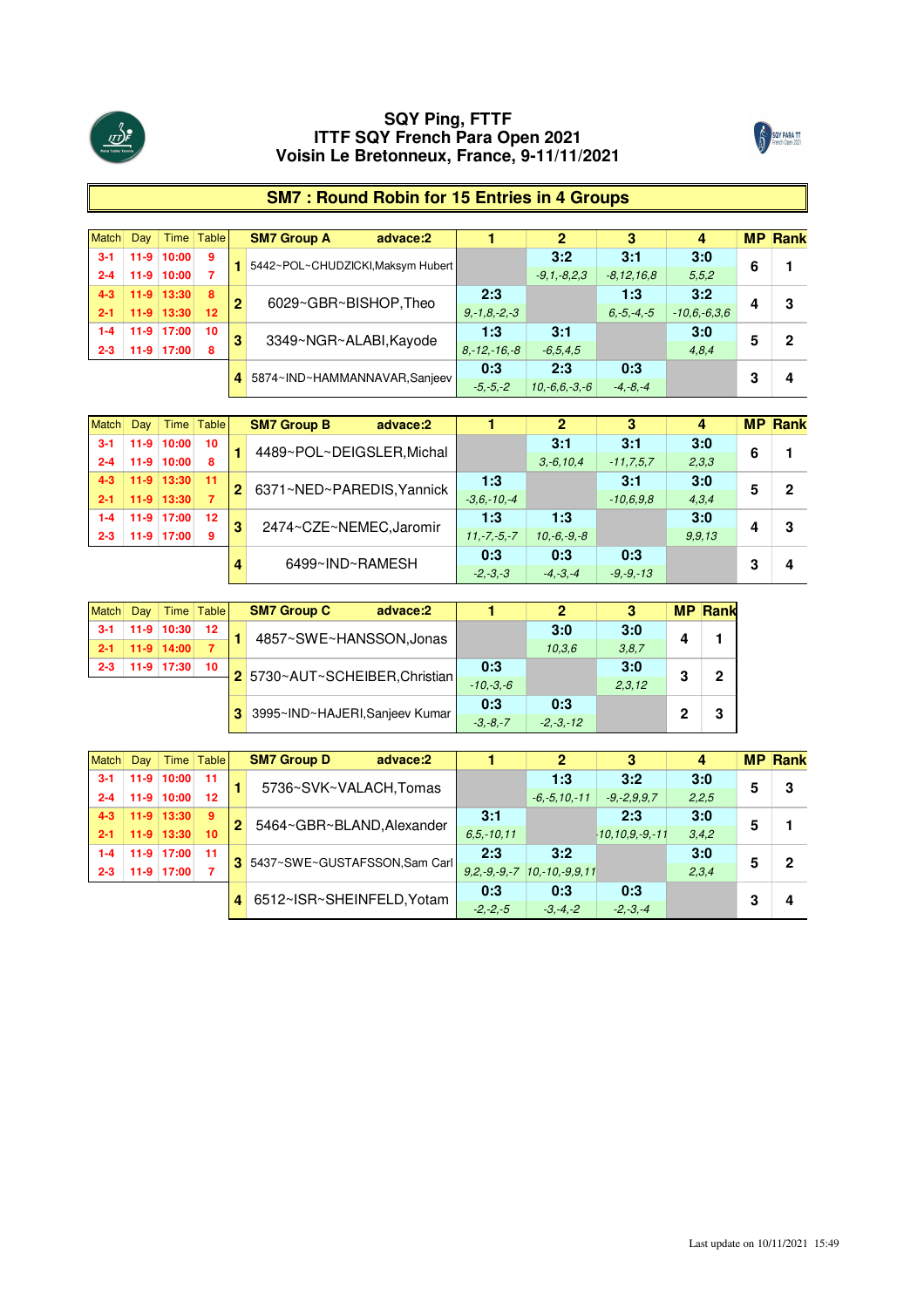SOY PARA TT

**Men Singles Class 8 : KO for 10 Entries**

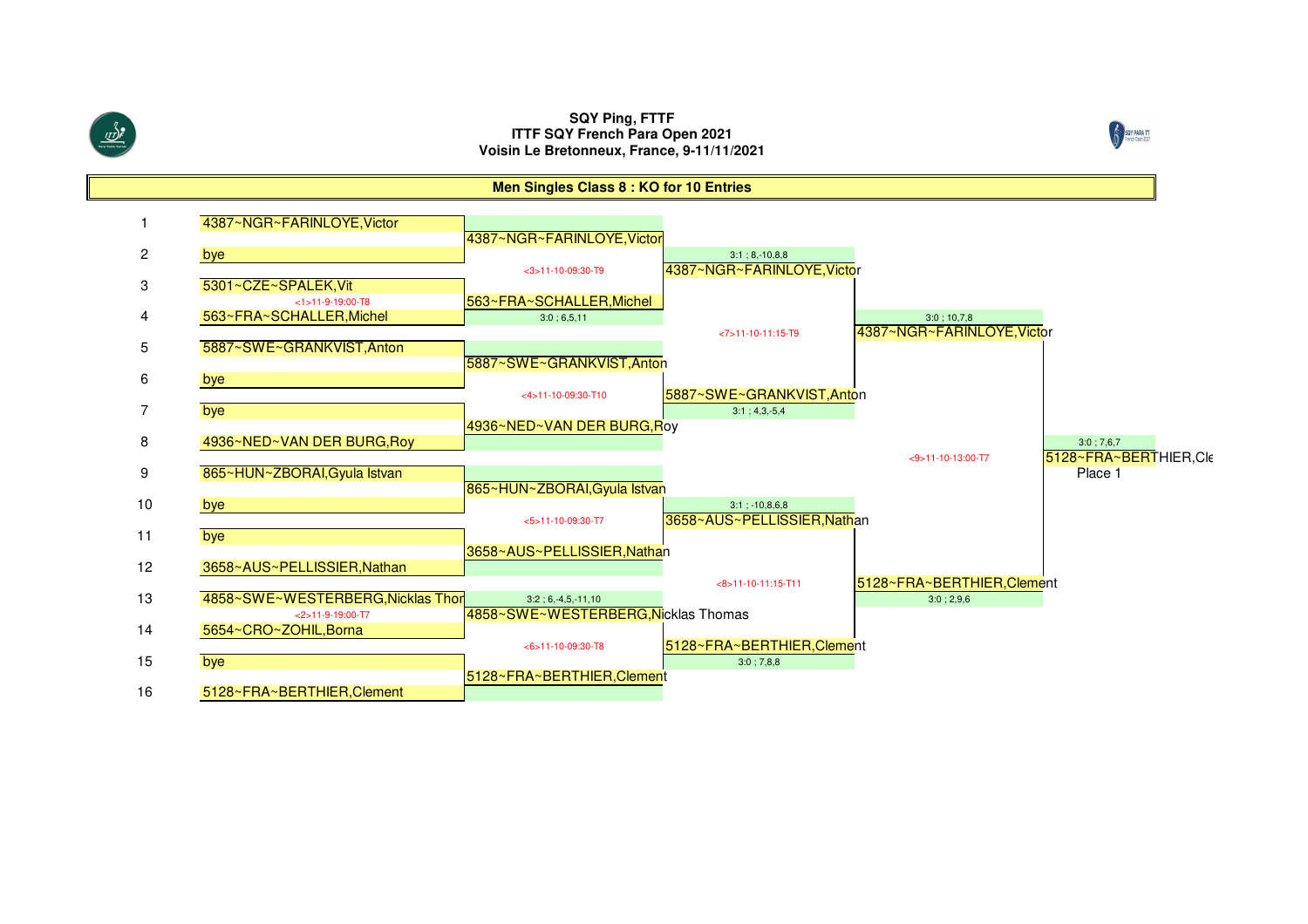



## **SM8 : Round Robin for 17 Entries in 5 Groups**

|         | Dav |              | Time Table | <b>SM8 Group A</b><br>advace:2  |                  |         |       | <b>MP</b> | <b>Rank</b> |
|---------|-----|--------------|------------|---------------------------------|------------------|---------|-------|-----------|-------------|
|         |     | 11-9 09:30   |            | 4387~NGR~FARINLOYE.Victor       |                  | 3:0     | 3:0   | Δ         |             |
|         |     | $11-9$ 13:00 | $12 \,$    |                                 |                  | 9,10,11 | 6.7.7 |           |             |
| $2 - 3$ |     | 11-9 16:00   |            |                                 | 0:3              |         | 3:0   |           | o           |
|         |     |              |            | 5654~CRO~ZOHIL, Borna           | $-9. - 10. - 11$ |         | 6.7.4 | 3         |             |
|         |     |              |            |                                 | 0:3              | 0:3     |       | n         | o           |
|         |     |              |            | 3 2967~ROU~NICOLAE, Alyn Lulian | $-6. -7. -7$     |         |       |           |             |

| Match   | Dav |                  | Time Table | <b>SM8 Group B</b><br>advace:2 |              |                |         |   | <b>MP Rank</b> |
|---------|-----|------------------|------------|--------------------------------|--------------|----------------|---------|---|----------------|
| $3-1$   |     | 11-9 09:00       | 9          | 5128~FRA~BERTHIER, Clement     |              | 3:0            | 3:0     |   |                |
|         |     | $11-9$   $12:30$ |            |                                |              | 7.5.9          | 7.5.6   |   |                |
| $2 - 3$ |     | 11-9 16:00       | 8          |                                | 0:3          |                | 3:0     | 3 | ŋ              |
|         |     |                  |            | 2 5887~SWE~GRANKVIST, Anton    | $-7. -5. -9$ |                | 7,13,10 |   |                |
|         |     |                  |            |                                | 0:3          | 0:3            |         |   |                |
|         |     |                  |            | 3 6347~NED~OORD, Paul van der  | $-7. -5. -6$ | $-7, -13, -10$ |         |   |                |

|         | Dav    |                | Time Table        |   | <b>SM8 Group C</b><br>advace:2 |                |             |              |   | <b>MP Rank</b> |
|---------|--------|----------------|-------------------|---|--------------------------------|----------------|-------------|--------------|---|----------------|
|         | $11-9$ | 09:00          | 10                |   |                                |                | 3:1         | 3:1          | Δ |                |
|         |        | $11-9$   12:30 | $12 \overline{ }$ |   | 865~HUN~ZBORAI, Gyula Istvan   |                | $9.2 - 7.5$ | $8. -14.5.5$ |   |                |
| $2 - 3$ | $11-9$ | 16:30          | 9                 | ∩ |                                | 1:3            |             | 3:1          |   | 0              |
|         |        |                |                   |   | 5301~CZE~SPALEK, Vit           | $-9. -2.7 - 5$ |             | $11.9 - 9.6$ | 3 |                |
|         |        |                |                   |   |                                | 1:3            | 1:3         |              |   | 3              |
|         |        |                |                   |   | 6279~FRA~LOTTON, Robin         | $-8.14,-5,-5$  | -11.-9.9.-6 |              |   |                |

| <b>Match</b> | Day    |                  | Time Table |   | <b>SM8 Group D</b>                 | advace:2 |                    | n             |                                    |               |   | <b>MP Rank</b> |
|--------------|--------|------------------|------------|---|------------------------------------|----------|--------------------|---------------|------------------------------------|---------------|---|----------------|
| $3-1$        |        | 11-9 09:00       | $-11$      |   | 4858~SWE~WESTERBERG.Nicklas Thomas |          |                    | 3:2           | 2:3                                | 3:0           |   | 0              |
| $2 - 4$      | $11-9$ | 09:00            | 12         |   |                                    |          |                    |               | $7.7, -7, -5.5$ $8.10, -4, -9, -6$ | 6,7,6         |   |                |
| $4 - 3$      |        | $11-9$   $12:30$ | - 77       |   |                                    |          | 2:3                |               | 3:1                                | 3:1           |   |                |
| $2 - 1$      |        | $11-9$ 12:30     | -8         |   | 2 4936~NED~VAN DER BURG, Roy       |          | $-7. -7.7.5 -5$    |               | $-10.3.7.9$                        | $7.3 - 7.1$   |   |                |
| 1-4          |        | 11-9 16:00       | -9         | 3 | 6283~FRA~EMPIS, Edgar              |          | 3:2                | 1:3           |                                    | 3:1           |   | 3              |
| $2 - 3$      | 11-9   | 16:00            | 10         |   |                                    |          | $-8, -10, 4, 9, 6$ | $10,-3,-7,-9$ |                                    | $6, 9, -8, 8$ |   |                |
|              |        |                  |            |   | 6451~CZE~BROZEK.Miroslav           |          | 0:3                | 1:3           | 1:3                                |               | ≏ |                |
|              |        |                  |            |   |                                    |          | $-6, -7, -6$       | $-7. -3.7 -1$ | $-6, -9, 8, -8$                    |               |   |                |

| <b>Match</b> | Day    |              | Time Table |   | <b>SM8 Group E</b>            | advace:2 |                  | n                 | 3                |         |   | <b>MP</b> Rank |
|--------------|--------|--------------|------------|---|-------------------------------|----------|------------------|-------------------|------------------|---------|---|----------------|
| $3 - 1$      |        | 11-9 09:00   | 7          |   | 3658~AUS~PELLISSIER.NathanI   |          |                  | 3:0               | 3:1              | 3:0     | 6 |                |
| $2 - 4$      |        | 11-9 09:00   | 8          |   |                               |          |                  | 7.6.10            | $-5, 10, 7, 4$   | 1, 1, 2 |   |                |
| $4 - 3$      |        | $11-9$ 12:30 | -9         |   | 2 5439~SWE~JENSEN WALLIN.Axel |          | 0:3              |                   | 2:3              | 3:0     |   | 3              |
| $2 - 1$      |        | $11-9$ 12:30 | 10         |   |                               |          | $-7, -6, -10$    |                   | $-5.7 - 7.7 - 5$ | 4,2,0   |   |                |
| $1 - 4$      |        | 11-9 16:00   | 11         | 3 | 563~FRA~SCHALLER.Michel       |          | 1:3              | 3:2               |                  | 3:0     |   | າ              |
| $2 - 3$      | $11-9$ | 16:00        | 12         |   |                               |          | $5 - 10 - 7 - 4$ | $5, -7, 7, -7, 5$ |                  | 0.5.0   |   |                |
|              |        |              |            |   | 5849~LUX~MANGEN.Robert        |          | 0:3              | 0:3               | 0:3              |         |   |                |
|              |        |              |            |   |                               |          | $-1,-1,-2$       | $-4. -2. -0$      | $-0. -5. -0$     |         |   |                |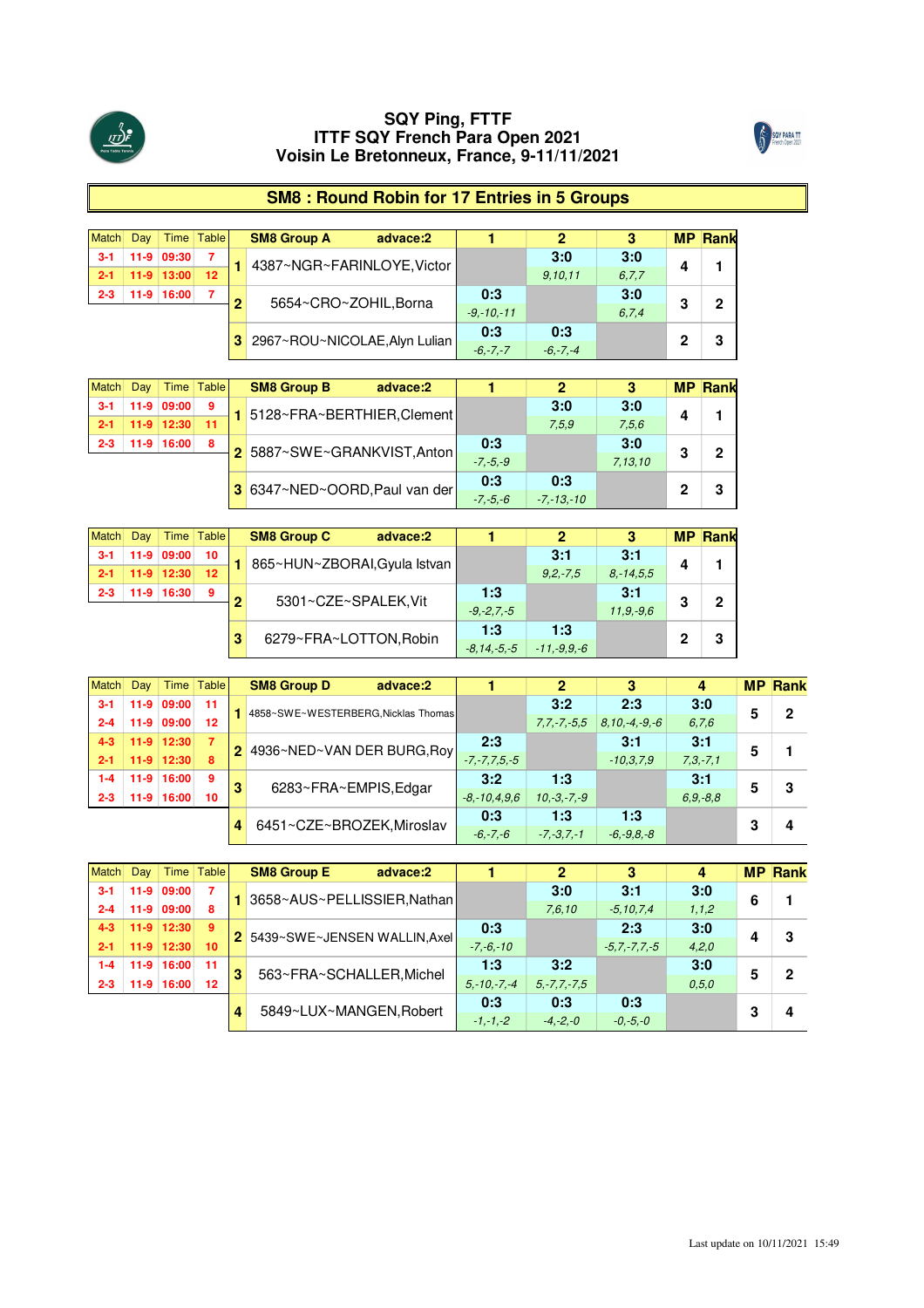



#### **Men Singles Class 9 : KO for 6 Entries**

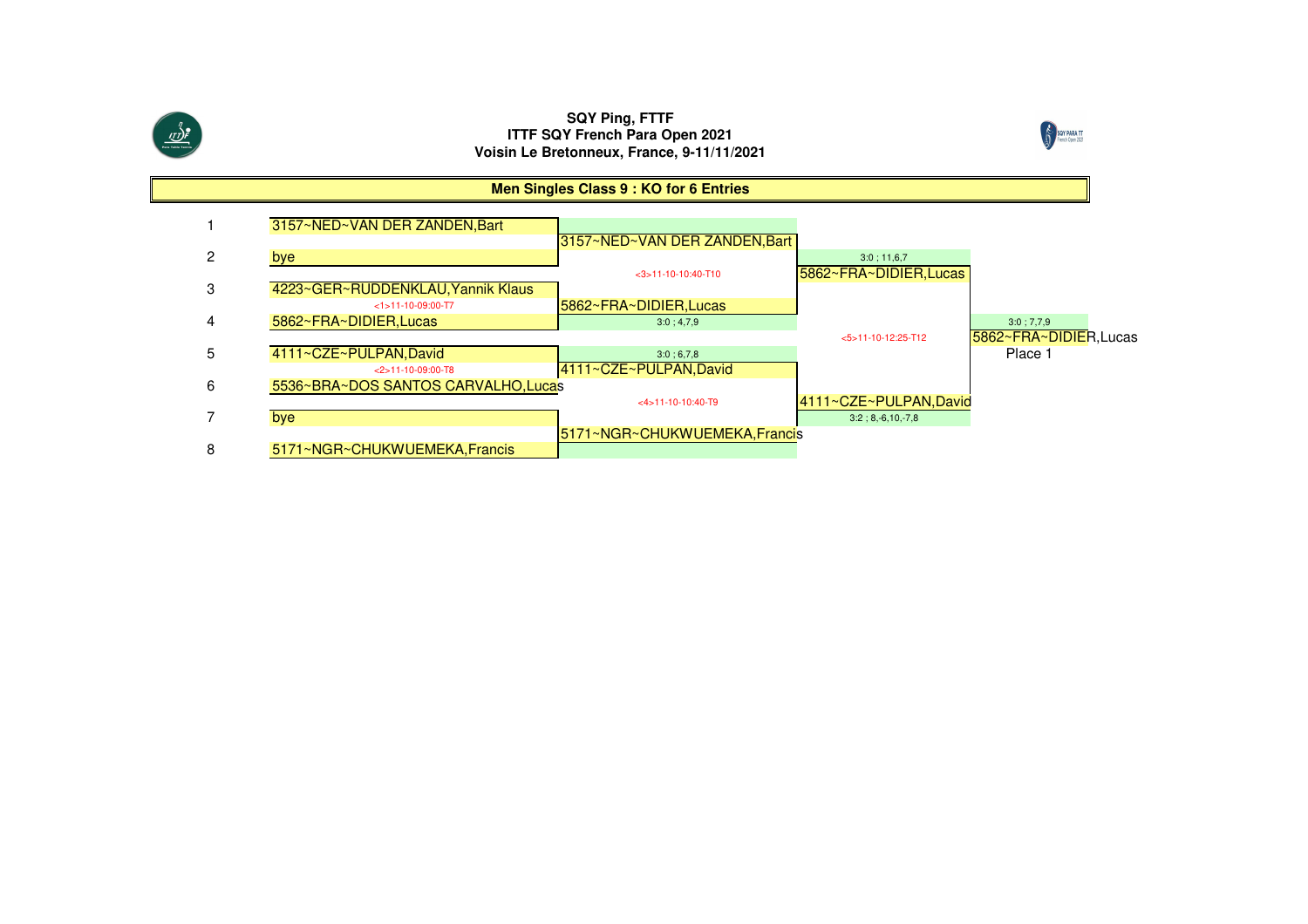



## **SM9 : Round Robin for 11 Entries in 3 Groups**

| <b>Match</b> | Day    |                  | Time Table     |   | <b>SM9 Group A</b><br>advace:2     |                |                 |                   |                    | <b>MP</b> | Rank |
|--------------|--------|------------------|----------------|---|------------------------------------|----------------|-----------------|-------------------|--------------------|-----------|------|
| $3 - 1$      | $11-9$ | 10:30            | $\overline{7}$ |   | 3157~NED~VAN DER ZANDEN.Bart       |                | 3:1             | 3:0               | 3:1                | 6         |      |
| $2 - 4$      | $11-9$ | 10:30            | 10             |   |                                    |                | $5. -5.3.8$     | 6.1.5             | $-10.6.3.10$       |           |      |
| $4 - 3$      |        | $11-9$   $14:00$ | -8             | 2 | 5536~BRA~DOS SANTOS CARVALHO.Lucas | 1:3            |                 | 3:1               | 3:0                |           | 2    |
| $2 - 1$      | $11-9$ | 14:00            | 9              |   |                                    | $-5.5 - 3 - 8$ |                 | $8,10,-9,9$       | 7,7,6              |           |      |
| $1 - 4$      |        | 11-9 17:30       | 12             | 3 | 5183~HUN~RETTER, Barnabas          | 0:3            | 1:3             |                   | 3:2                |           | 3    |
| $2 - 3$      | $11-9$ | 17:30            | 11             |   |                                    | $-6, -1, -5$   | $-8 - 10.9 - 9$ |                   | $9, -9, 10, -8, 8$ |           |      |
|              |        |                  |                |   |                                    | 1:3            | 0:3             | 2:3               |                    |           |      |
|              |        |                  |                | 4 | 6516~FRA~GUILLAS, Baptiste         | $10,-6,-3,-10$ | $-7, -7, -6$    | $-9.9 - 10.8 - 8$ |                    | 3         | 4    |

| Match   | Dav    |                  | Time Table |   | <b>SM9 Group B</b><br>advace:2           |               |                |                   |                   | <b>MP</b> | <b>Rank</b> |
|---------|--------|------------------|------------|---|------------------------------------------|---------------|----------------|-------------------|-------------------|-----------|-------------|
| $3 - 1$ |        | 11-9 10:30       | 8          |   |                                          |               | 1.3            | 3:0               | 3:0               |           |             |
| $2 - 4$ | $11-9$ | 10:30            | 9          |   | 4223~GER~RUDDENKLAU.Yannik Klaus         |               | $-6.6 - 7 - 6$ | 9,3,1             | 7,8,4             |           |             |
| $4 - 3$ |        | $11-9$   $14:00$ | 10         |   |                                          | 3:1           |                | 3:0               | 3:0               |           |             |
| $2 - 1$ |        | $11-9$ 14:00     | -11        |   | 2 5171~NGR~CHUKWUEMEKA, Francis          | $6, -6, 7, 6$ |                | 7.5.8             | 4,3,5             | 6         |             |
| $1 - 4$ |        | 11-9 17:30       | 8          |   |                                          | 0:3           | 0:3            |                   | 2:3               |           |             |
| $2 - 3$ | $11-9$ | 17:30            | 9          | 3 | 6515~FRA~RABILLARD, Melvyn               | $-9, -3, -1$  | $-7, -5, -8$   |                   | $9.7 - 5 - 9 - 5$ | 3         |             |
|         |        |                  |            |   |                                          | 0:3           | 0:3            | 3:2               |                   |           |             |
|         |        |                  |            |   | 4 5880~IND~CHOUGULE, Dattaprasad Jotiram | $-7, -8, -4$  | $-4. -3. -5$   | $-9, -7, 5, 9, 5$ |                   |           |             |

|         | Dav    |            | Time Table | <b>SM9 Group C</b><br>advace:2 |              |               |        | МP |   |
|---------|--------|------------|------------|--------------------------------|--------------|---------------|--------|----|---|
|         | $11-9$ | 10:30      | 11         |                                |              | 3:0           | 3:0    |    |   |
| $2 - 1$ | $11-9$ | 14:00      | 12         | 5862~FRA~DIDIER, Lucas         |              | 3.3.3         | 5.6.2  |    |   |
| $2 - 3$ |        | 11-9 17:30 |            |                                | 0:3          |               | 3:0    | o  | n |
|         |        |            |            | 4111~CZE~PULPAN,David          | $-3. -3. -3$ |               | 10.9.4 |    |   |
|         |        |            |            |                                | 0:3          | 0:3           |        | c  | ≏ |
|         |        |            |            | 5038~GBR~ALLEN, Craig Mark     | $-5 - 6 - 2$ | $-10 - 9 - 4$ |        |    |   |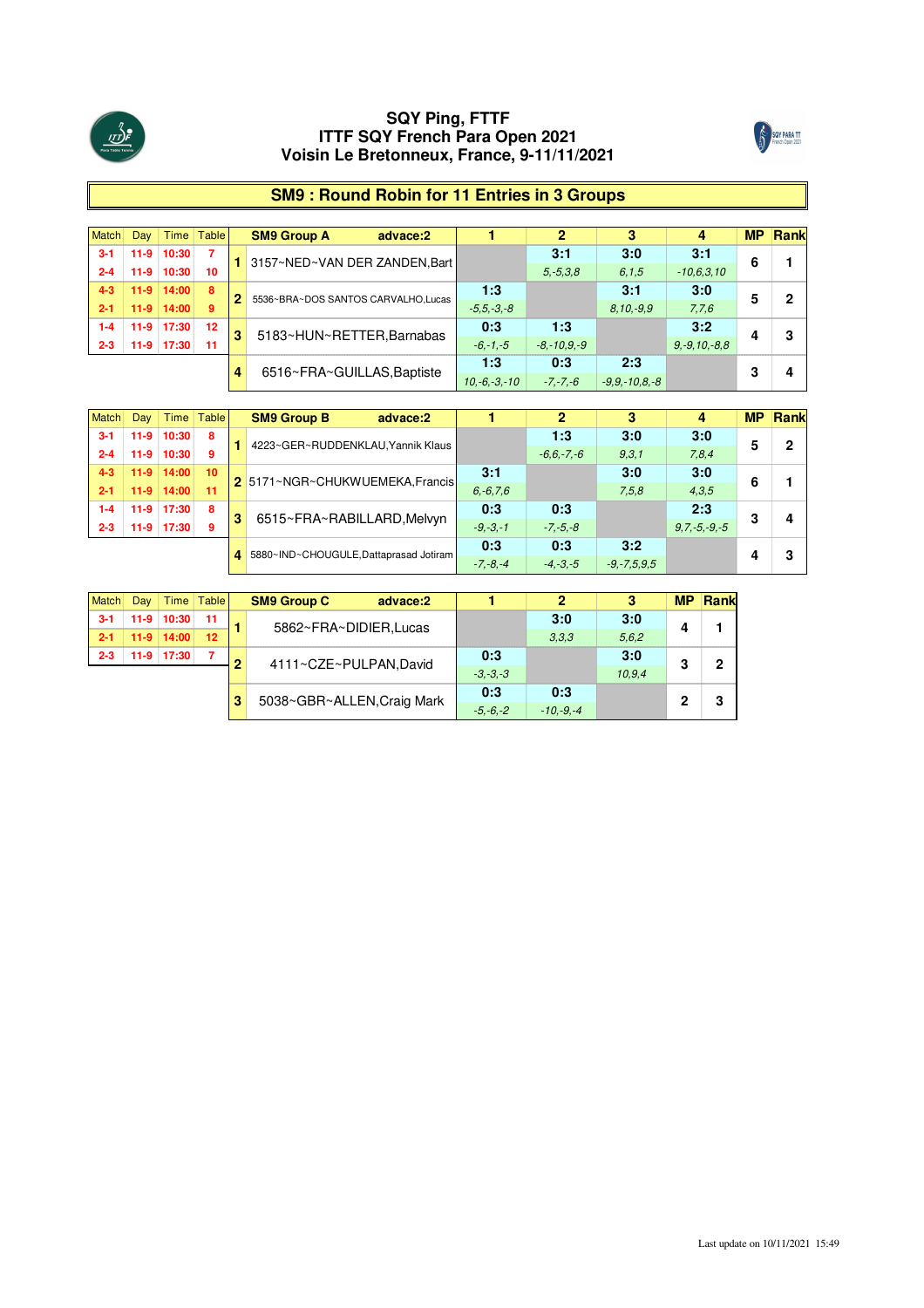



#### **Men Singles Class 10 : KO for 8 Entries**1**3698~POL~MISZTAL,Igor** 3:0; 7,4,9 <1>11-9-19:30-T7 3698~POL~MISZTAL,Igor25337~GBR~THAKKER, Shae Sunjay 3:0;6,5,6 <5>11-10-10:05-T9 3698~POL~MISZTAL,Igor3 1451~NGR~OLUFEMI,Alabi Olabiyi <2>11-9-19:30-T8 $\frac{3021 \times \text{GBR} \times \text{DAYBELL, Kim}}{3.2 \div 8.9.9.5.9}$ 4 3021~GBR~DAYBELL,Kim $\begin{array}{|c|c|c|c|c|}\n \hline\n \text{3:1} & 3:2 & 8.9 & 9.5 & 9 \\
 \hline\n \end{array}$  3:2 ; -8,9,-9,5,9 <7>11-10-12:25-T93698~POL~MISZTAL,Igor<br>Place 1 56092~POL~WLODYKA, Pawel 3:1 ; -12,6,8,11 <3>11-9-19:30-T10 6092~POL~WLODYKA,Pawel 6 6278~FRA~CIGOLOTTI,Julien <6>11-10-10:05-T105019~MNE~BAKIC,Luka 76442~LUX~HEIN, Phillippe <4>11-9-19:30-T12 $\frac{5019~MNE~BAKIC, Luka}{3:1:-8.2.3.3}$ 85019~MNE~BAKIC,Luka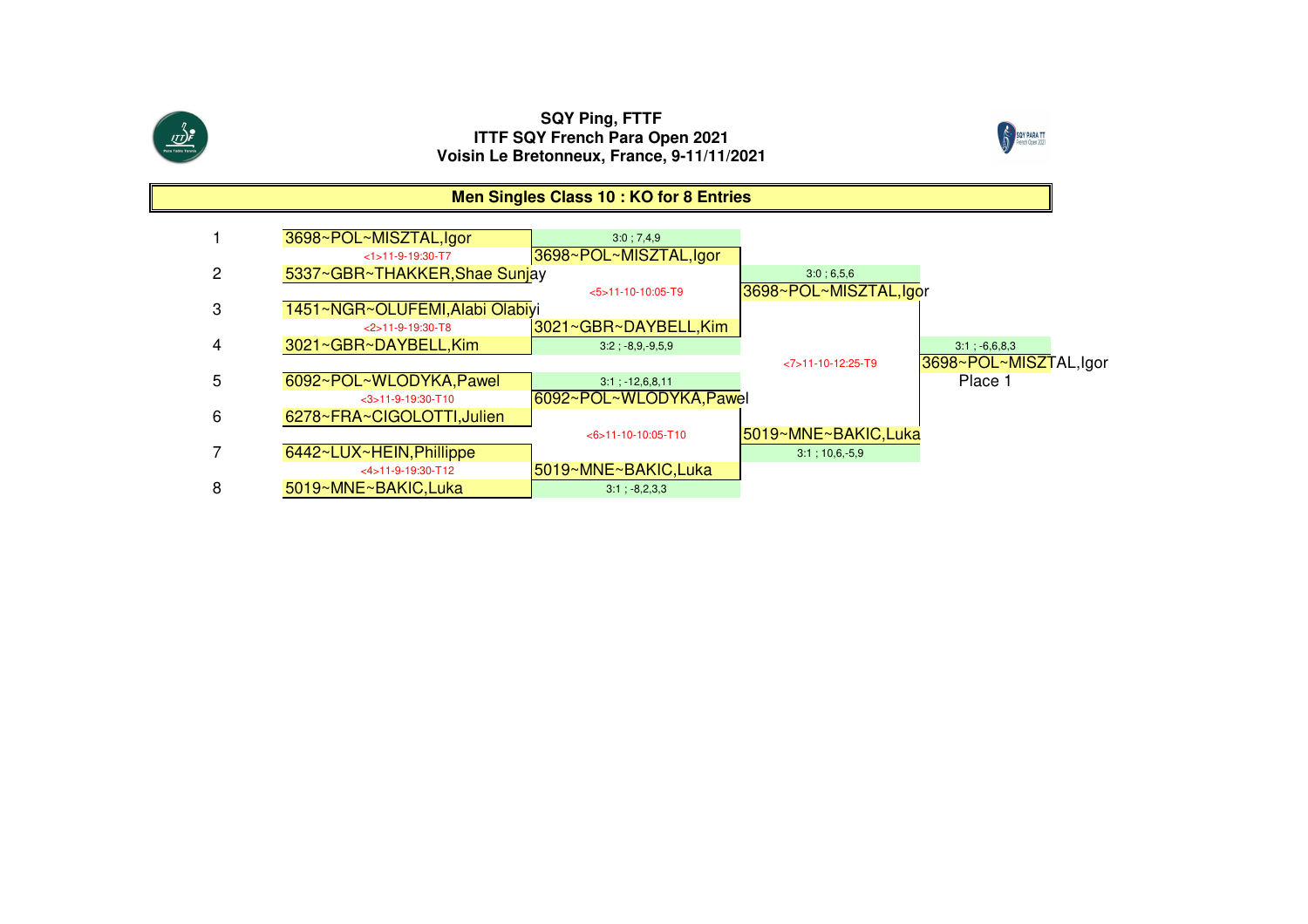



## **SM10 : Round Robin for 13 Entries in 4 Groups**

|         | Dav |              | Time Table |   | <b>SM10 Group A</b><br>advace:2 |              |                |         |   | <b>MP Rank</b> |
|---------|-----|--------------|------------|---|---------------------------------|--------------|----------------|---------|---|----------------|
| $3-1$   |     | 11-9 09:30   | 8          |   | 3698~POL~MISZTAL,lgor           |              | 3:0            | 3:0     |   |                |
|         |     | $11-9$ 13:00 | 9          |   |                                 |              | 5.4.7          | 7.1.6   |   |                |
| $2 - 3$ |     | 11-9 16:30   | $-11$      | ≏ | 6442~LUX~HEIN, Phillippe        | 0:3          |                | 3:0     | 3 | 2              |
|         |     |              |            |   |                                 | $-5 - 4 - 7$ |                | 12.10.9 |   |                |
|         |     |              |            |   | 3 6160~CYP~KAILIS, Panteleimon  | 0:3          | 0:3            |         | o |                |
|         |     |              |            |   |                                 | $-7 - 1 - 6$ | $-12 - 10 - 9$ |         |   | 3              |

|         | Day    |                | Time Table |   | <b>SM10 Group B</b><br>advace:2           |              |       |       |   | <b>MP Rank</b> |
|---------|--------|----------------|------------|---|-------------------------------------------|--------------|-------|-------|---|----------------|
|         | $11-9$ | 09:30          |            |   | 5019~MNE~BAKIC,Luka                       |              | 3:0   | 3:0   |   |                |
|         |        | $11-9$   13:00 | 10         |   |                                           |              | 7.4.5 | 1.2.4 |   |                |
| $2 - 3$ |        | 11-9 16:30     | $12 \,$    | 2 |                                           | 0:3          |       | 3:0   | 3 | ο              |
|         |        |                |            |   | 5337~GBR~THAKKER, Shae Sunjay             | $-7, -4, -5$ |       | 5,4,6 |   |                |
|         |        |                |            |   |                                           | 0:3          | 0:3   |       |   |                |
|         |        |                |            |   | 3 6125~CHI~CASAL CAPPILLO, Cristian Cesar | $-1 - 2 - 4$ |       |       |   |                |

|         | Dav |              | Time Table |                | <b>SM10 Group C</b><br>advace:2 |              | ŋ             |             |    | <b>MP Rank</b> |
|---------|-----|--------------|------------|----------------|---------------------------------|--------------|---------------|-------------|----|----------------|
|         |     | 11-9 09:30   | 10         |                | 3021~GBR~DAYBELL.Kim            |              | 3:0           | 3:0         |    |                |
|         |     | $11-9$ 13:00 |            |                |                                 |              | 6.8.8         | 9.6.3       |    |                |
| $2 - 3$ |     | 11-9 16:30   |            | 2 <sup>1</sup> |                                 | 0:3          |               | 3:1         | -2 | כי             |
|         |     |              |            |                | 6278~FRA~CIGOLOTTI,Julien       | $-6, -8, -8$ |               | $7.-8.10.8$ |    |                |
|         |     |              |            |                |                                 | 0:3          | 1:3           |             |    |                |
|         |     |              |            |                | 3 6501~IND~TAMBE, Vishwa Vijay  | $-9, -6, -3$ | $-7,8,-10,-8$ |             |    | 3              |

| Match   | Day    |              | Time Table |                | <b>SM10 Group D</b>             | advace:2 |               |                  | 3               |             |   | <b>MP Rank</b> |
|---------|--------|--------------|------------|----------------|---------------------------------|----------|---------------|------------------|-----------------|-------------|---|----------------|
| $3-1$   |        | 11-9 09:30   | - 11       |                | 1451~NGR~OLUFEMI, Alabi Olabiyi |          |               | 2:3              | 3:0             | 3:0         |   | 0              |
| $2 - 4$ | $11-9$ | 09:30        | 12         |                |                                 |          |               | $-7.6.6 - 6 - 7$ | 10.6.7          | 5.5.5       |   |                |
| $4 - 3$ |        | $11-9$ 13:00 | - 77       | $\overline{2}$ |                                 |          | 3:2           |                  | 3:1             | 3:0         | 6 |                |
| $2 - 1$ |        | $11-9$ 13:00 | 8          |                | 6092~POL~WLODYKA, Pawel         |          | $7.-6.-6.6.7$ |                  | $5. -15.7.6$    | 5.6.7       |   |                |
| $1 - 4$ | $11-9$ | 16:30        | 8          | з              |                                 |          | 0:3           | 1:3              |                 | 3:1         |   | 3              |
| $2 - 3$ | $11-9$ | 16:30        | 10         |                | 6529~FRA~GILLES, Corentin       |          | $-10,-6,-7$   | $-5.15 - 7 - 6$  |                 | $10,-7.6.8$ |   |                |
|         |        |              |            |                |                                 |          | 0:3           | 0:3              | 1:3             |             | n |                |
|         |        |              |            |                | 5864~AUT~RAINER.Noah            |          | $-5, -5, -5$  | $-5. -6. -7$     | $-10.7 - 6 - 8$ |             |   |                |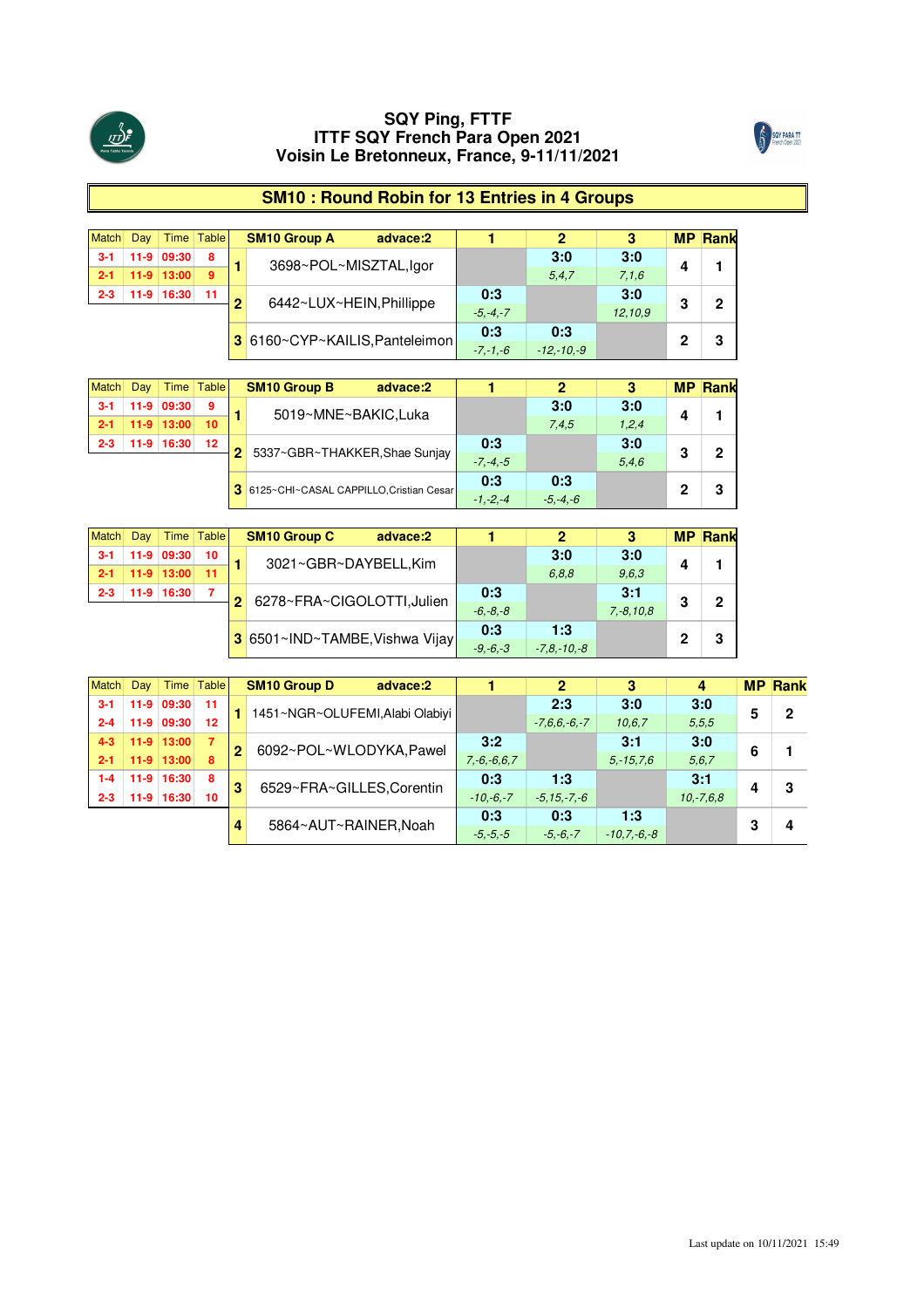



#### **Men Singles Class 11 : KO for 4 Entries**

| 2301~HUN~PALOS, Peter            | $3:1: -8.8.8.5$                  |                      |
|----------------------------------|----------------------------------|----------------------|
| $<1$ >11-10-10:05-T11            | 5221~FRA~CREANGE, Lucas, Edouard |                      |
| 5221~FRA~CREANGE, Lucas, Edouard |                                  | $3:1:8,10,-8,5$      |
|                                  | $<$ 3>11-10-12:25-T11            | 4675~KOR~KIM, Gi Tae |
| 5807~KOR~JEONG, Kyuyoung         |                                  | Place 1              |
| $<$ 2>11-10-10:05-T12            | 14675~KOR~KIM.Gi Tae             |                      |
| 4675~KOR~KIM, Gi Tae             | 3:0:3.5.7                        |                      |